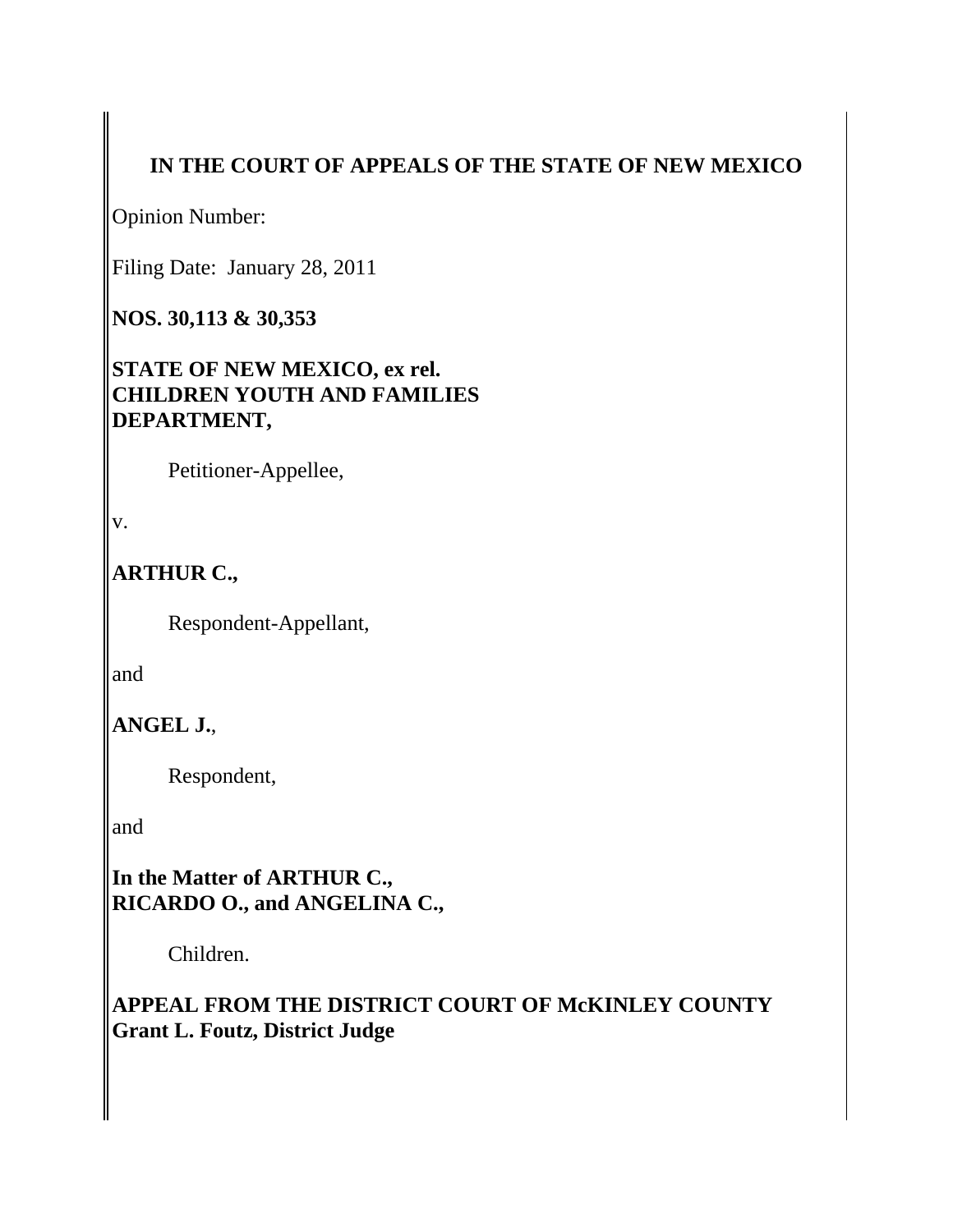New Mexico Children, Youth and Families Department Oneida L'Esperance, Acting Chief Children's Court Attorney Daniel J. Pearlman, Children's Court Attorney Santa Fe, NM

for Appellee

Lopez & Sakura, LLP Julie Sakura Santa Fe, NM

for Appellant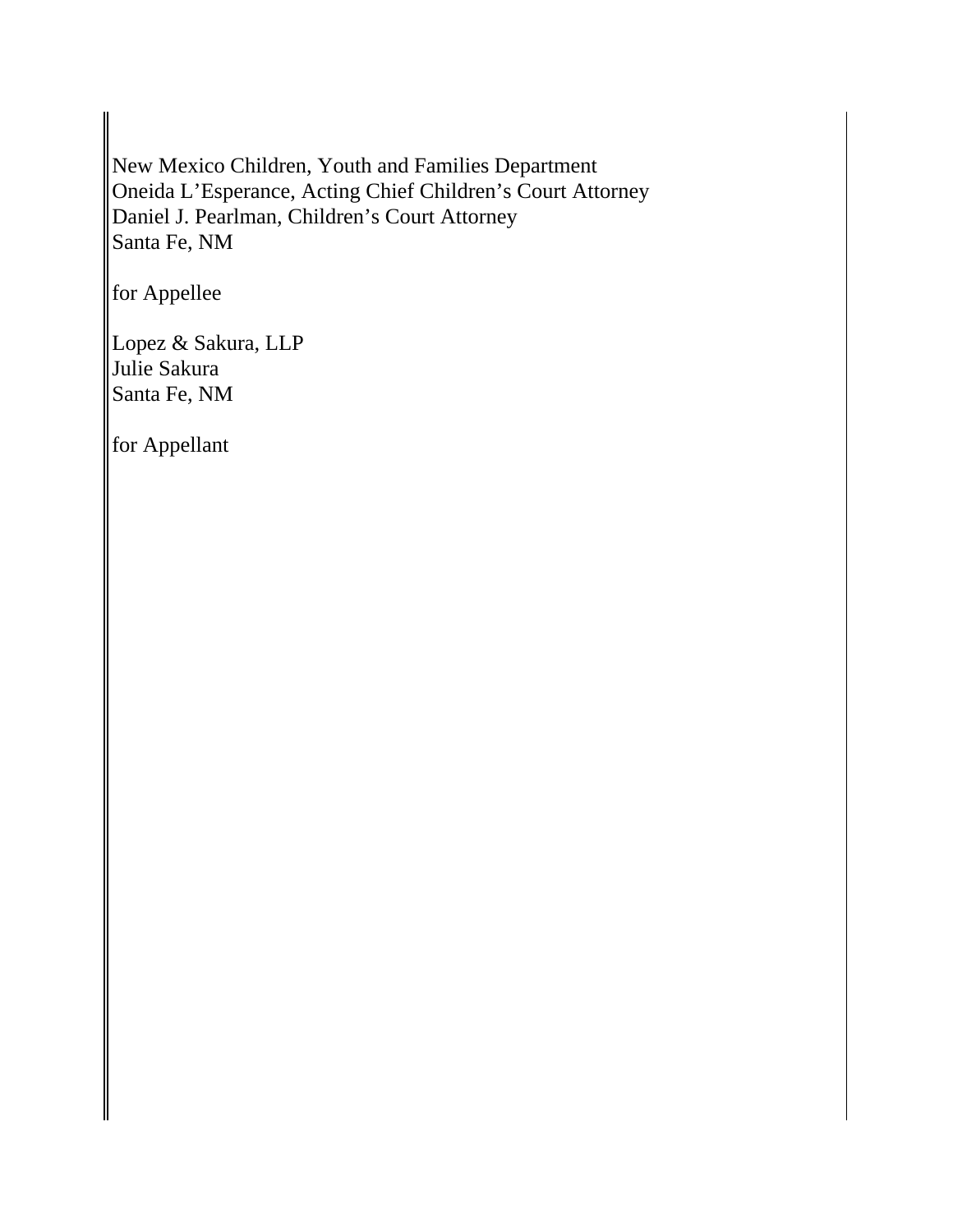#### **OPINION**

### **KENNEDY, Judge.**

**{1}** In this appeal, Father argues the district court erred: (1) refusing to dismiss the abuse and neglect petition with prejudice; (2) finding sufficient evidence for abuse and neglect of Angelina; and (3) finding sufficient evidence of active efforts by Children, Youth and Families Department (CYFD) to provide remedial services and rehabilitative programs prior to the termination of his parental rights to Arthur and Angelina. We hold that the district court did not err in refusing to dismiss the abuse and neglect petition. Furthermore, we hold that there was sufficient evidence to meet the standard of proof for both a finding of abuse and neglect, and a finding of active efforts by CYFD.

### **BACKGROUND**

**{2}** Mother and Father have two children, three-year-old Arthur and two-year-old Angelina and Mother has another son, four-year-old Richard (collectively Children). In November 2007 a domestic violence incident between Mother and Father resulted in a small fracture to Arthur's skull. Soon thereafter, Richard and Arthur were placed into protective custody with CYFD. Angelina was placed into protective custody at birth in November 2008. In June 2008 Mother and Father did not contest abuse and neglect allegations and were adjudicated to have abused and neglected Arthur and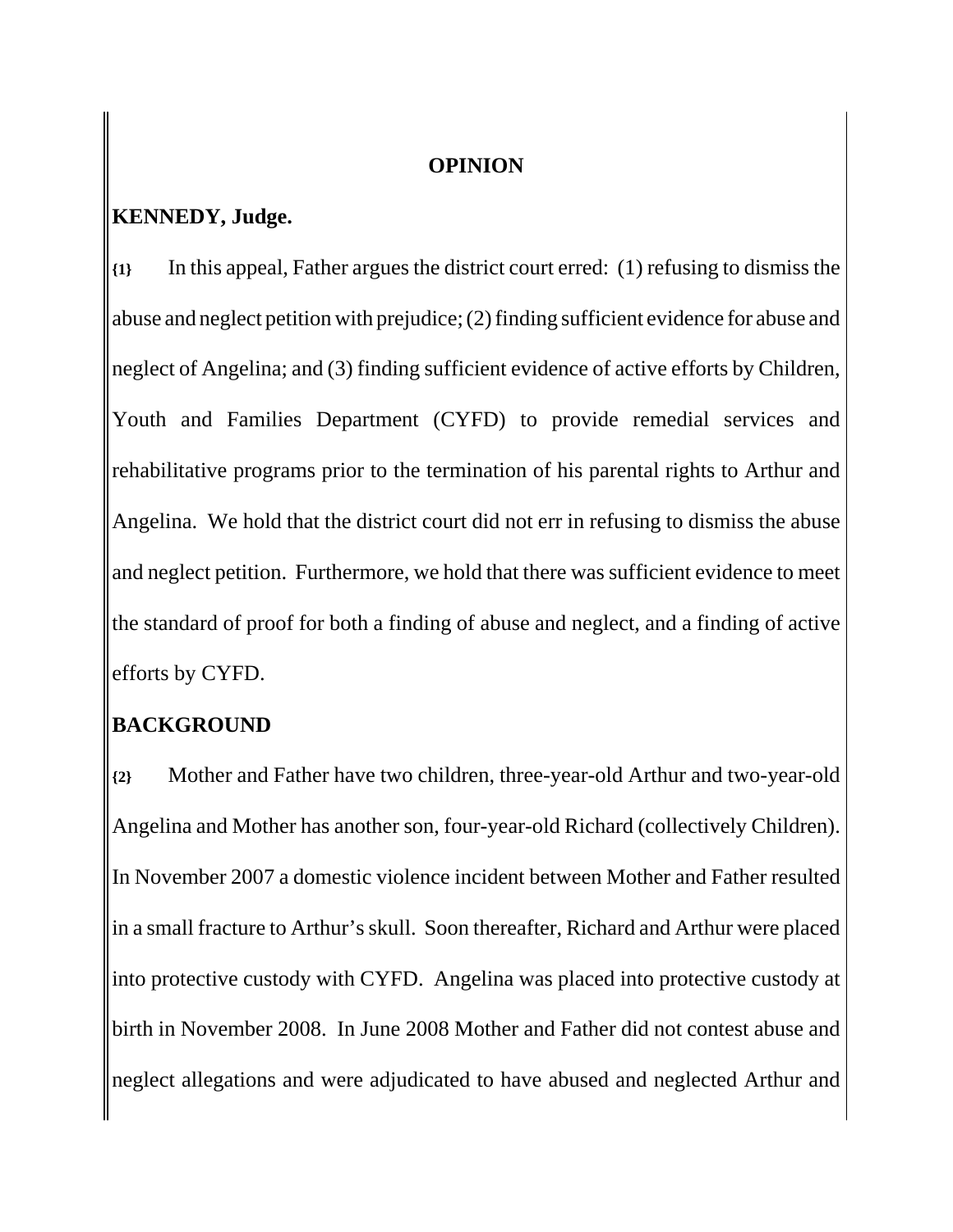Richard.

**{3}** The court-ordered treatment plan provided that both Mother and Father were to have regular supervised visitation with Children, maintain regular contact with a CYFD worker, attend parenting classes, complete domestic violence evaluations and treatment, and receive drug and alcohol assessment, testing, and treatment. Neither Mother nor Father followed their treatment plan, often missing visits with Children and appointments with the prescribed programs. At visitation, Father complained of boredom, treated Richard poorly, and in one instance, angrily cursed at a CYFD worker in front of Children.

**{4}** Mother and Father continued to live together at least up until the termination hearing in October 2009. Three other known domestic violence incidents occurred in May, August, and October 2008, while Mother was pregnant with Angelina. All three incidents resulted in Father's arrest, two of the incidents required Mother's hospitalization, and two involved Father's use of marijuana or alcohol.

**{5}** In November 2008 CYFD filed the abuse and neglect petition against Father and Mother as to Angelina. Thereafter, extensions of time limits for commencing the adjudicatory hearing for Angelina's abuse and neglect were granted by the district court and the Supreme Court. The final order granted an extension until March 31, 2009, but stated no further extensions would be granted thereafter. On March 10,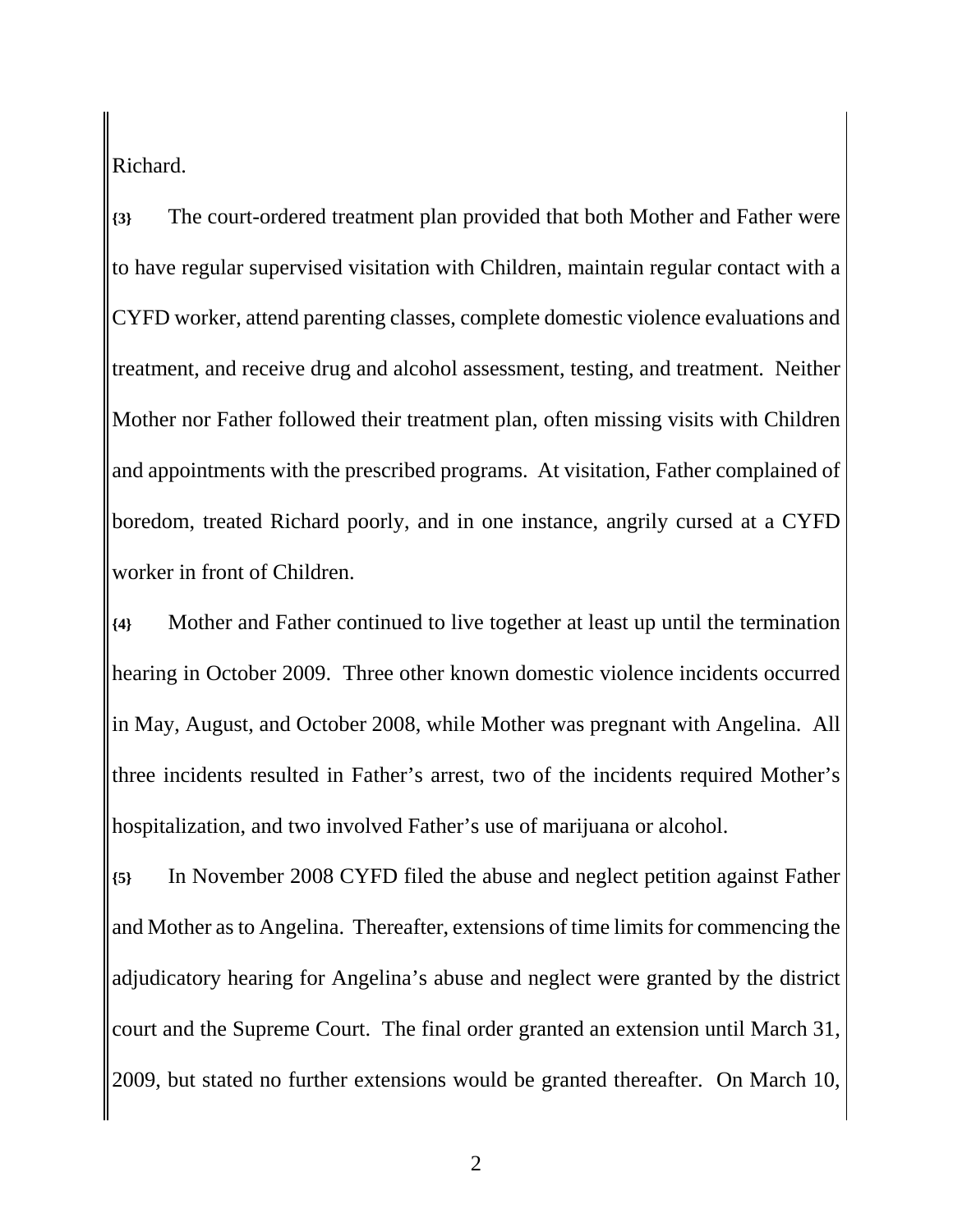2009, CYFD initiated the adjudicatory hearing within this deadline. However, the hearing was recessed after only thirty-seven seconds of testimony, because CYFD had failed to give proper notice of the hearing and make certain required disclosures to Father. The hearing was not reconvened for six more months.

**{6}** In August 2009 Father filed a motion to dismiss for failure to hold the adjudicatory hearing for Angelina within the required time lines pursuant to NMSA 1978, § 32A-4-19 (1997) (amended 2009), and newly enacted Rule 10-343 NMRA (2009). The district court allowed for oral argument in September 2009. At oral argument, Father reiterated his Section 32A-4-19 argument. Father also raised the issue of whether to apply Rule 10-320 NMRA (2007) or its recompiled counterpart Rule 10-343 because Rule 10-343 replaced Rule 10-320 after filing but prior to adjudication of this case. Subsequently, the district court denied Father's motion to dismiss.

**{7}** The adjudicatory hearing as to Angelina was reconvened on September 10, 2009, and again on October 13, 2009. Concurrently, the district court held termination proceedings as to all Children. CYFD presented evidence in support of both the abuse and neglect determination for Angelina and the petition for termination of parental rights to all Children. On October 13 CYFD, Father, and Mother made closing arguments for the adjudication for the abuse and neglect of Angelina. The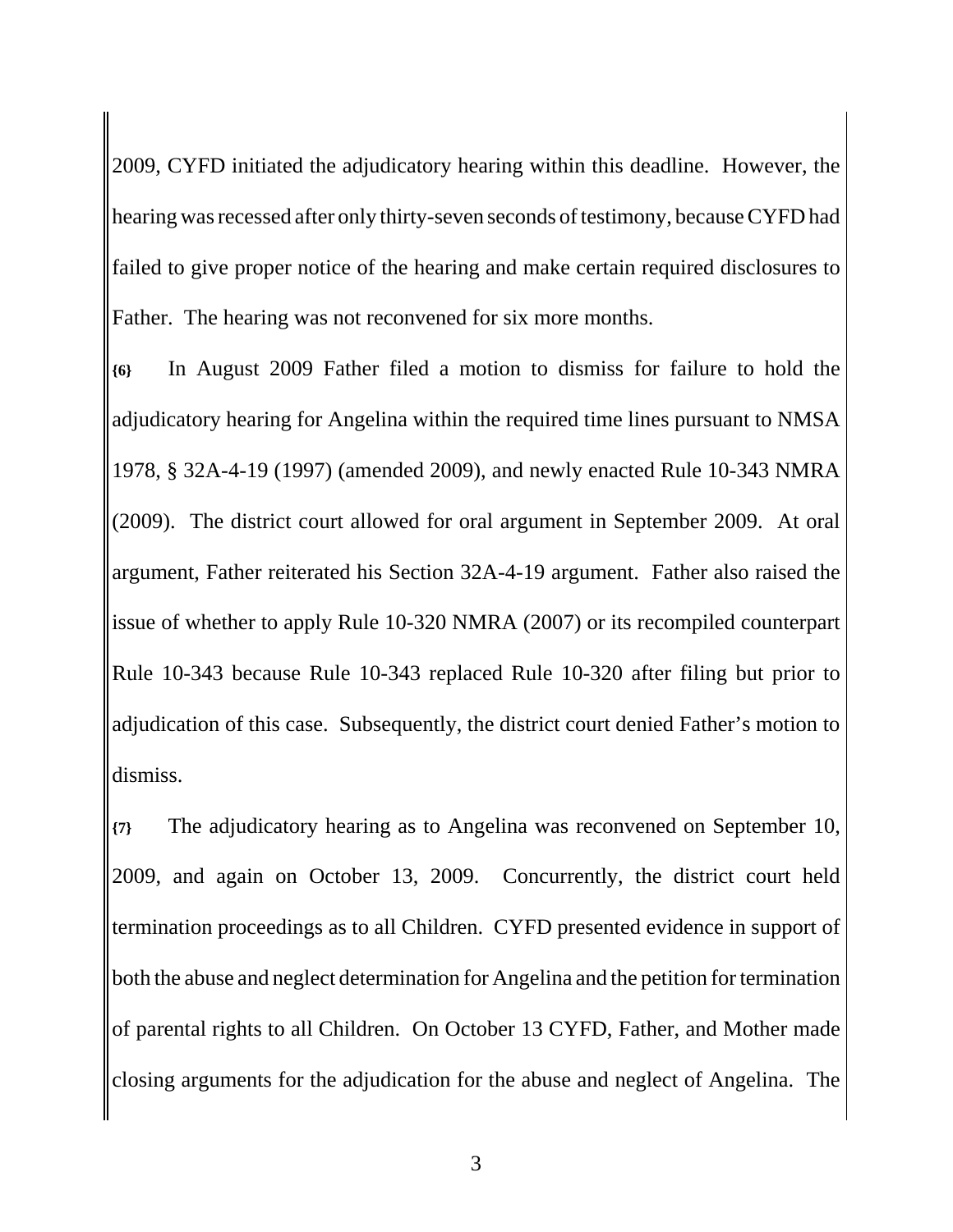district court found that Angelina was abused and neglected beyond a reasonable doubt. The parties then made closing arguments regarding the termination of parental rights to all Children.

**{8}** On February 4, 2010, the district court issued its findings of fact and conclusions of law, adopting CYFD's findings of fact. As a matter of law, the court found that there was evidence beyond a reasonable doubt: (1) Father and Mother have neglected Children; (2) the causes of the neglect were unlikely to change despite active efforts by CYFD to assist Father and Mother; (3) active efforts have been made by CYFD to provide remedial services and rehabilitative programs to prevent the break up of the family, and such efforts have been unsuccessful; (4) continued care of Children by Mother and Father would likely result in serious emotional harm or physical damage to Children; and (5) termination of parental rights is in the best interests of Children. On February 16, 2010, the court issued its judgment terminating the parental rights of Mother and Father to Children. Father now appeals the termination of his parental rights to Arthur and Angelina.

### **DISCUSSION**

### **A. Motion to Dismiss**

**{9}** Father argues that the adjudication of the abuse and neglect petition did not occur in a timely manner and that the district court improperly denied Father's motion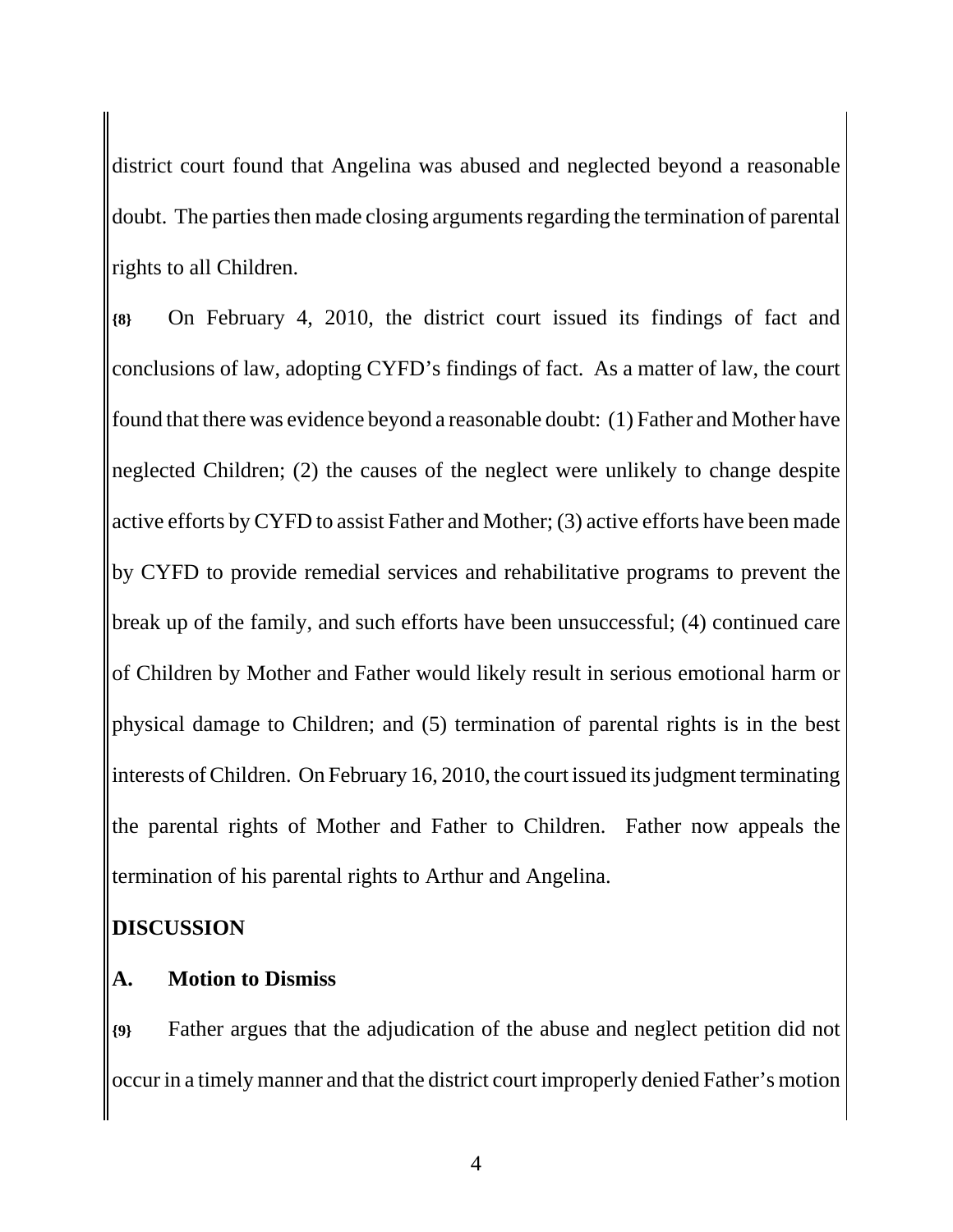to dismiss based on failure to follow time line requirements. Father contends that an adjudicatory hearing only "nominally commenced" within the time limit of the rule, and then continued for six months, does not meet the requirements of Rule 10-320, Rule 10-343, or Section 32A-4-19 and must be dismissed.

**{10}** In considering the district court's application of the Children's Code and the children's court rules, "we are presented with a pure question of law which we review de novo." *State v. Erickson K.*, 2002-NMCA-058, ¶ 6, 132 N.M. 258, 46 P.3d 1258, (stating that since both parties looked to authority in the Children's Code and the children's court rules, the case presented a question of law to be reviewed de novo). *State ex rel. Children, Youth & Families Dep't v. Paul P., Jr.*, 1999-NMCA-077, ¶ 7, 127 N.M. 492, 983 P.2d 1011 (noting that "[i]ssues of statutory interpretation and application are questions of law that this Court reviews de novo"); *see State v. Adam M.*, 1998-NMCA-014, 15, 124 N.M. 505, 953 P.2d 40 (concluding that "We review" the children's court's interpretation of the Children's Code, a question of law, de novo.").

### **1. Preservation**

**{11}** As a threshold issue, CYFD argues that Father failed to preserve the contention that Rule 10-320 or Section 32A-4-19 apply to this case. We disagree. "To preserve a question for review it must appear that a ruling or decision by the district court was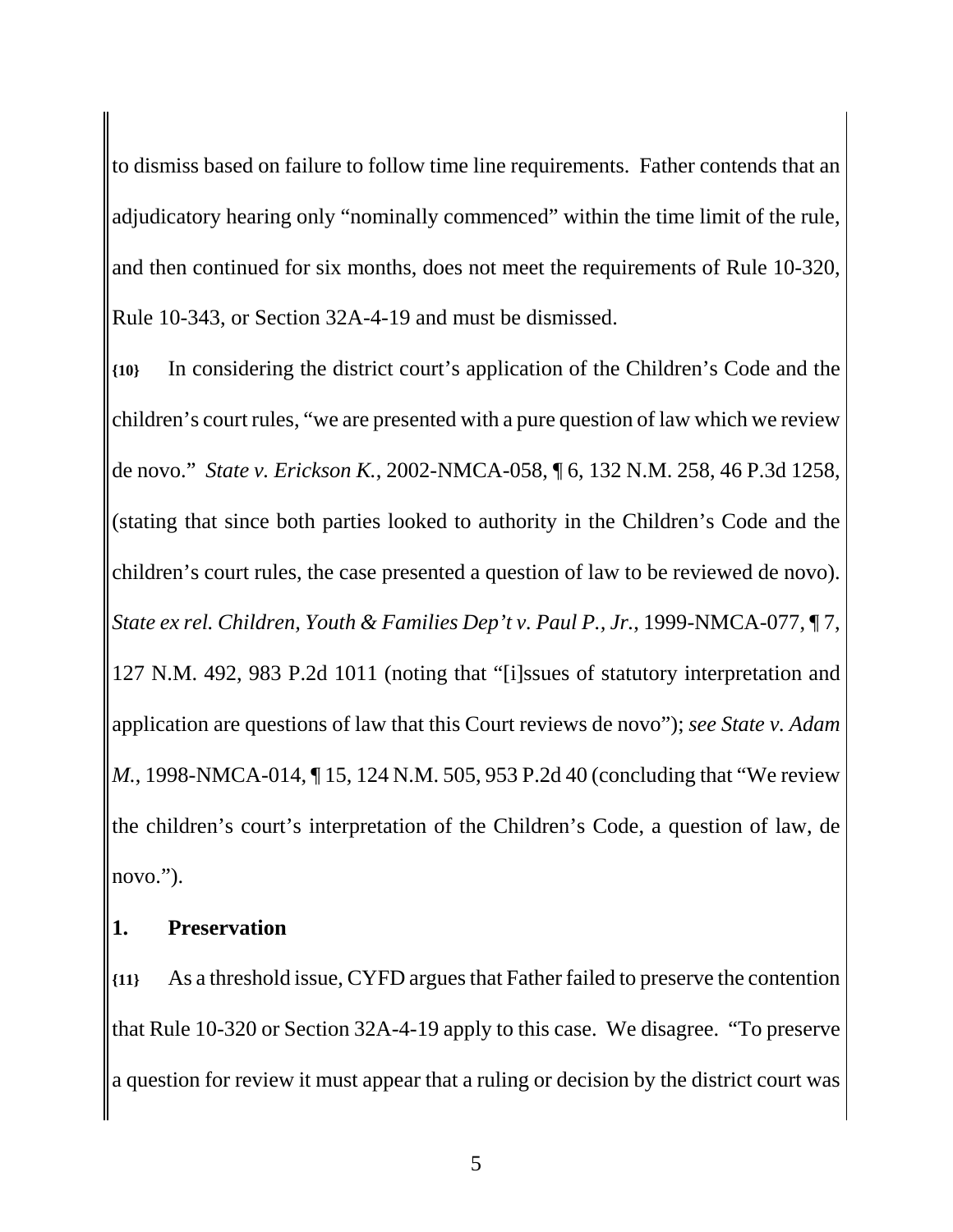fairly invoked." Rule 12-216(A) NMRA. "Preservation turns on whether the district court and opposing party were sufficiently alerted to the question." *Romero v. Bank of the Sw.*, 2003-NMCA-124, ¶ 16, 135 N.M. 1, 83 P.3d 288. Father filed a motion to dismiss for failure to hold the adjudicatory hearing for Angelina within the required time lines pursuant to Rule 10-343 and Section 32A-4-19. Father also raised the issue of both Section 32A-4-19 and Rule 10-320 application to this case at the hearing on his motion to dismiss. It therefore appears that CYFD and the district court were both alerted to Father's arguments. Thus, we hold that Father successfully preserved the issue for appeal.

#### **2. Application of the New and Old Rules**

**{12}** Father seeks to apply Rule 10-320 to this case, arguing that the application of Rule 10-343, its amended and recompiled version, would be improper as it was enacted after the case was filed. Prior to the 2009 amendment and recompilation, Rule 10-320 provided that: "If the adjudicatory hearing on any petition is not begun with in the time specified in Paragraph A of this rule or within the period of any extension granted as provided by this rule, the petition shall be dismissed with prejudice." This rule was recompiled as Rule 10-343 and amended by Supreme Court order, effective January 15, 2009. The new rule makes dismissal for noncompliance discretionary, stating that the "petition may be dismissed with prejudice or the court may consider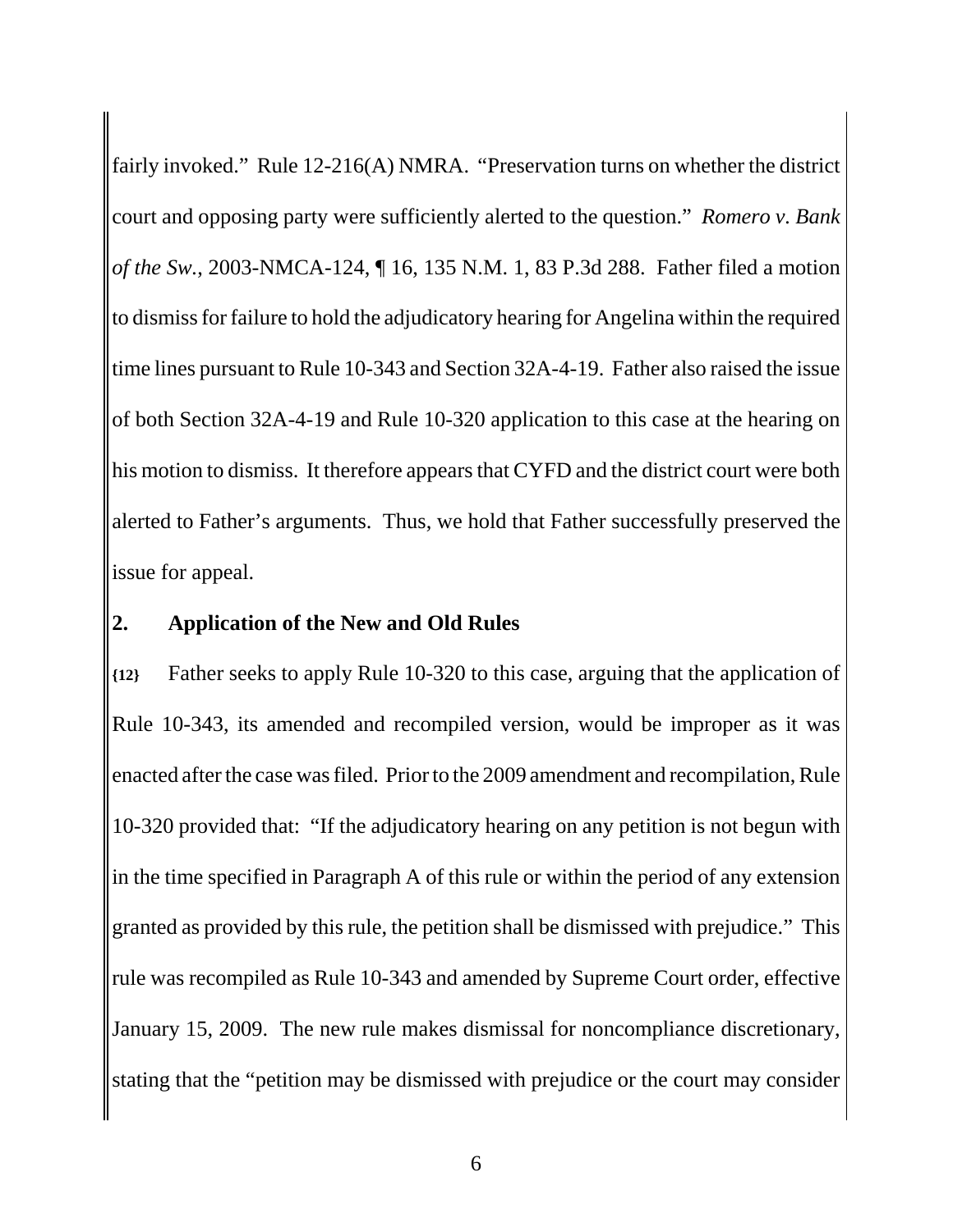other sanctions as appropriate." Rule 10-343. We disagree with Father's argument that since the abuse and neglect petition was filed on November 12, 2008, and Rule 10-343 became effective on January 15, 2009, its application to the March 2009 hearing would be improper.

**{13}** In addition, prior to 2009, new rules could not apply to pending litigation, a notion recognized by *Marquez v. Wylie*, 78 N.M. 544, 545-46, 434 P.2d 69, 70-71 (1967) (holding that court rules would be subject to Article IV, Section 34 of the New Mexico Constitution as if they were legislative enactments with regard to their effect on pending cases, based on the 1942 order from the Supreme Court requiring the rules to be treated as legislative acts), *abrogated by State v. Pieri*, 2009-NMSC-019, ¶¶ 34- 35, 146 N.M. 155, 207 P.3d 1132. *Marquez* was abrogated by *Pieri*. 2009-NMSC-019, ¶¶ 19-20 (acknowledging the Court's authority to make new rules applicable to pending cases). In *Pieri*, the Court held that, "The plain language of Section 34 applies to legislative acts only . . . . In the absence of some affirmative act by this Court [giving a rule the force and effect of a legislative act] . . . Section 34 [of the Constitution] does not apply to rules promulgated by this Court." *Id.* ¶¶ 34-35. *Pieri* has been applied expansively. For example, in *State v. Savedra*, the Supreme Court effectively repealed the six-month rule for all district courts from that moment forward, citing *Pieri* as authority. 2010-NMSC-025, ¶ 9, 148 N.M. 301, 236 P.3d 20.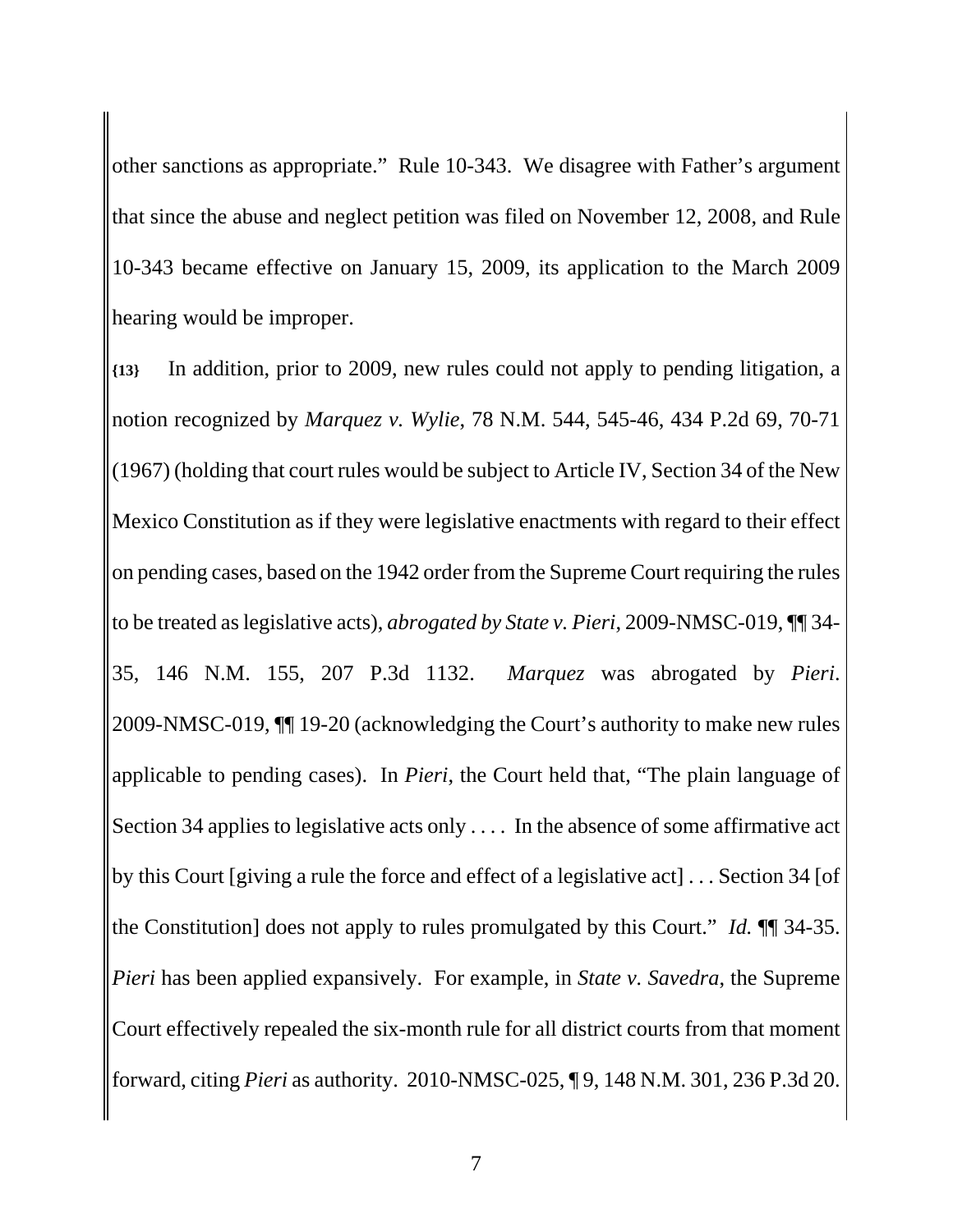Thus, under *Pieri*, new rules are to be applied in all pending cases from the date they become effective. 2009-NMSC-019, ¶¶ 34-35.

**{14}** We conclude that Rule 10-343, rather than its predecessor, was properly applied in this case. Moreover, this Court need not address Father's argument that the "nominally commenced" hearing does not satisfy the rule. As the new rule gives the district court discretion about whether to dismiss for failure to timely commence the hearing, we need only evaluate the court's use of that discretion in not dismissing the case. Before we evaluate for abuse of discretion, we turn to Father's alternative argument about applying the statute over the amended rule.

#### **3. Application of the Amended Rule Over the Statute**

**{15}** In the alternative, Father contends that if Rule 10-343 is applied by this Court, Section 32A-4-19 enacted by the Legislature, trumps the amended provision of Rule 10-343 that allows for the district court's discretion. Section 32A-4-19(D) states, "When the adjudicatory hearing on any petition is not commenced within the time period specified in Subsection A of this section or within the period of any extension granted, the petition shall be dismissed with prejudice."

**{16}** Father concedes that statutes do not trump procedural rules enacted by the Supreme Court. Yet, Father argues that Section 32A-4-19 constitutes a legislative declaration of substantive law, and as such, would prevail over a court rule. Father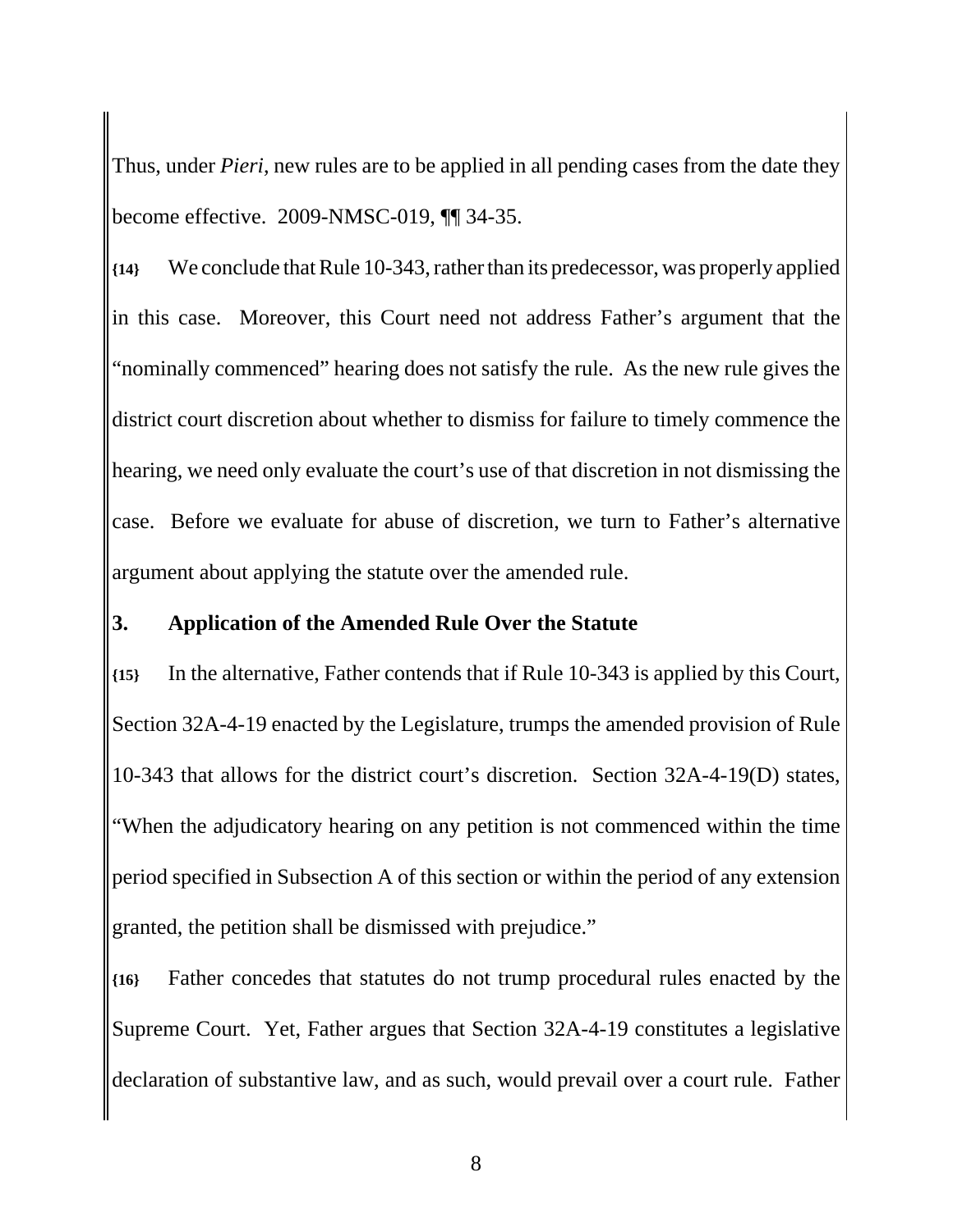bases his argument on the holding that parents have a fundamental liberty interest in caring for and having custody and control over their children. *E.g.*, *In rePamela A.G.*, 2006-NMSC-019, ¶ 11, 139 N.M. 459, 134 P.3d 746.

**{17}** This Court has determined that "substantive law creates, defines, or regulates rights while procedural law outlines the means for enforcing those rights." *State v. Valles*, 2004-NMCA-118, ¶ 14, 140 N.M. 458, 143 P.3d 496. "Pleading, pre-trial, all rules of evidence . . . and other trial and post-trial mechanisms, designed to accomplish a just determination of rights and duties granted and imposed by the substantive law, are traditionally considered to be . . . procedural law." *State ex rel. Gesswein v. Galvan*, 100 N.M. 769, 772, 676 P.2d 1334, 1337 (1984) (internal quotation marks and citation omitted).

**{18}** In *Southwest Underwriters v. Montoya*, our Supreme Court held that a statute providing for dismissal of an action not brought to conclusion within three years was a procedural statute. 80 N.M. 107, 109-10, 452 P.2d 176, 178-79 (1969). There, the Court stated that the New Mexico Constitution forbid the legislative, judicial, and excutive branches of "goverment from exercising . . . : any powers properly belonging to either of the others, except as . . . expressly directed" by the Constitution. *Id.* at 109, 452 P.2d 178 (emphasis, internal quotation marks and citation omitted). The Court then stated that the statute at issue, which required dismissal with prejudice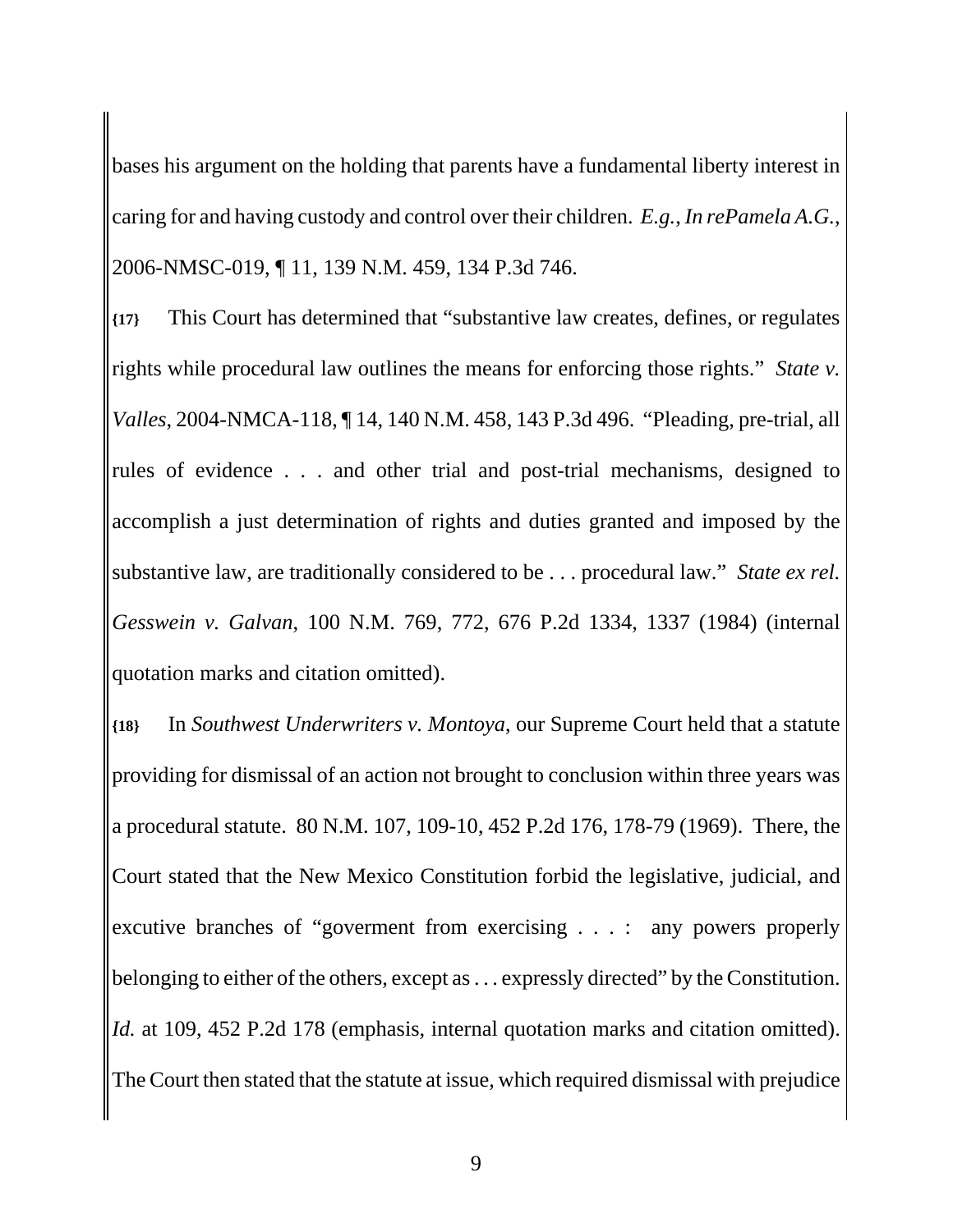for failure to bring a civil case to its final determination within two years, "purport[ed] to direct a change of procedure which infringe[d] on the court's exercise of its constitutional duties." *Id.* at 110, 452 P.2d 179. Thus, the rule of court prevailed over the statute in *Montoya*. *Id*. In addition, we have held that, "it is an inherent right of the courts and therefore one existing independently of any statute to dismiss a suit for failure to prosecute it with diligence." *City of Roswell v. Holmes*, 44 N.M. 1, 2-3, 96 P.2d 701, 701 (1939).

**{19}** Moreover, our reading Section 32A-4-19, originally enacted by Laws 1993, suggests the statute to be a mere restatement of preexisting Rule 10-320, formerly called Rule 10-308 NMRA (1986). Based upon the existing distinctions between substantive and procedural law, we hold that Section 32A-4-19 is procedural.

**{20}** In addition, our Supreme Court has held "[i]t is fundamental that the *procedure* to enforce or secure rights or liabilities may be changed. In other words, no person has a vested right in procedural law. This statement is subject to the qualification embodied in [S]ection 34 of [A]rticle 4 of our Constitution," regarding legislative acts. *Kreigh v. State Bank of Alamogordo*, 37 N.M. 360, 364, 23 P.2d 1085, 1087 (1933). Thus, Father has no vested right in the dismissal with prejudice required under Section 32A-4-19 because it is a procedural statute.

**{21}** As Father concedes, procedural rules promulgated by the Supreme Court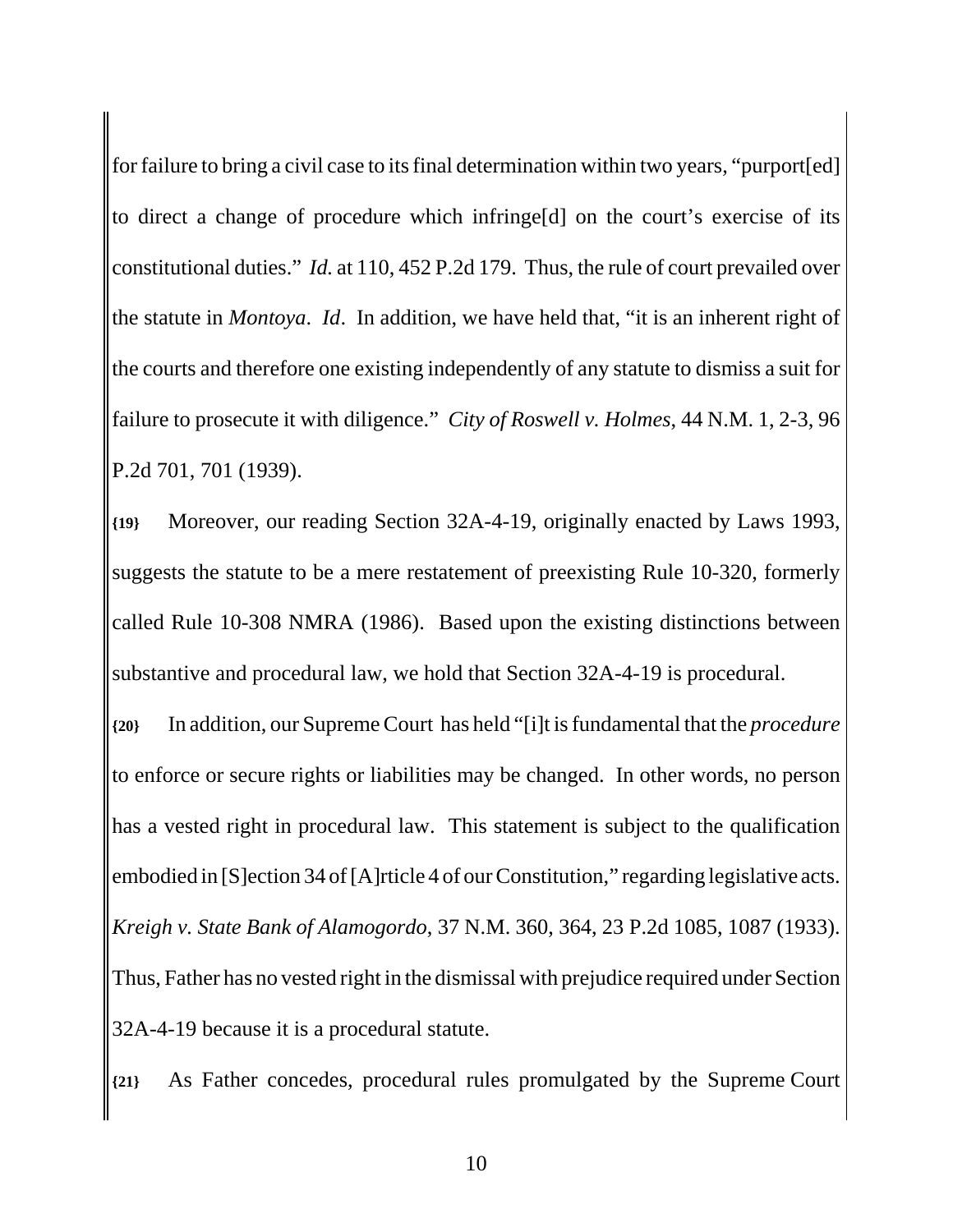prevail over conflicting statutes enacted by the Legislature. "[T]he power to provide rules of pleading, practice, and procedure for the conduct of litigation in the district courts, as well as rules of appellate procedure, is lodged in [the Supreme Court] by the Constitution of New Mexico." *Ammerman v. Hubbard Broadcasting, Inc*., 89 N.M. 307, 310-11, 551 P.2d 1354, 1357-58 (1976) (internal quotation marks and citation omitted). In *Albuquerque Rape Crisis Center v. Blackmer*, our Supreme Court held that although it has the ultimate rule-making authority, it is not absolute and the Legislature may also enact procedural statutes. 2005-NMSC-032, ¶ 5, 138 N.M. 398, 120 P.3d 820. There, our Supreme Court explained that it may "exercise [its] superintending control under Article VI, Section 3, to revoke or amend a statutory provision when the statutory provision conflicts with an existing court rule." *Id*. **{22}** Thus, "the Legislature . . . is only precluded from promulgating statutes that conflict with a procedural rule of the Supreme Court." *Grassie v. Roswell Hosp. Corp.*, 2008-NMCA-076, ¶ 10, 144 N.M. 241, 185 P.3d 109. We held in *Grassie*, that as long as there is no "fatal conflict," both the statute and court rule may be given effect. *Id.* Thus, we will read the statute and rule together, unless they are irreconcilable. Here, Section 32A-4-19 requires dismissal with prejudice for failure to meet time line requirements, and Rule 10-343 allows the court discretion to dismiss or issue other sanctions. There appears to be a fatal conflict between the statute and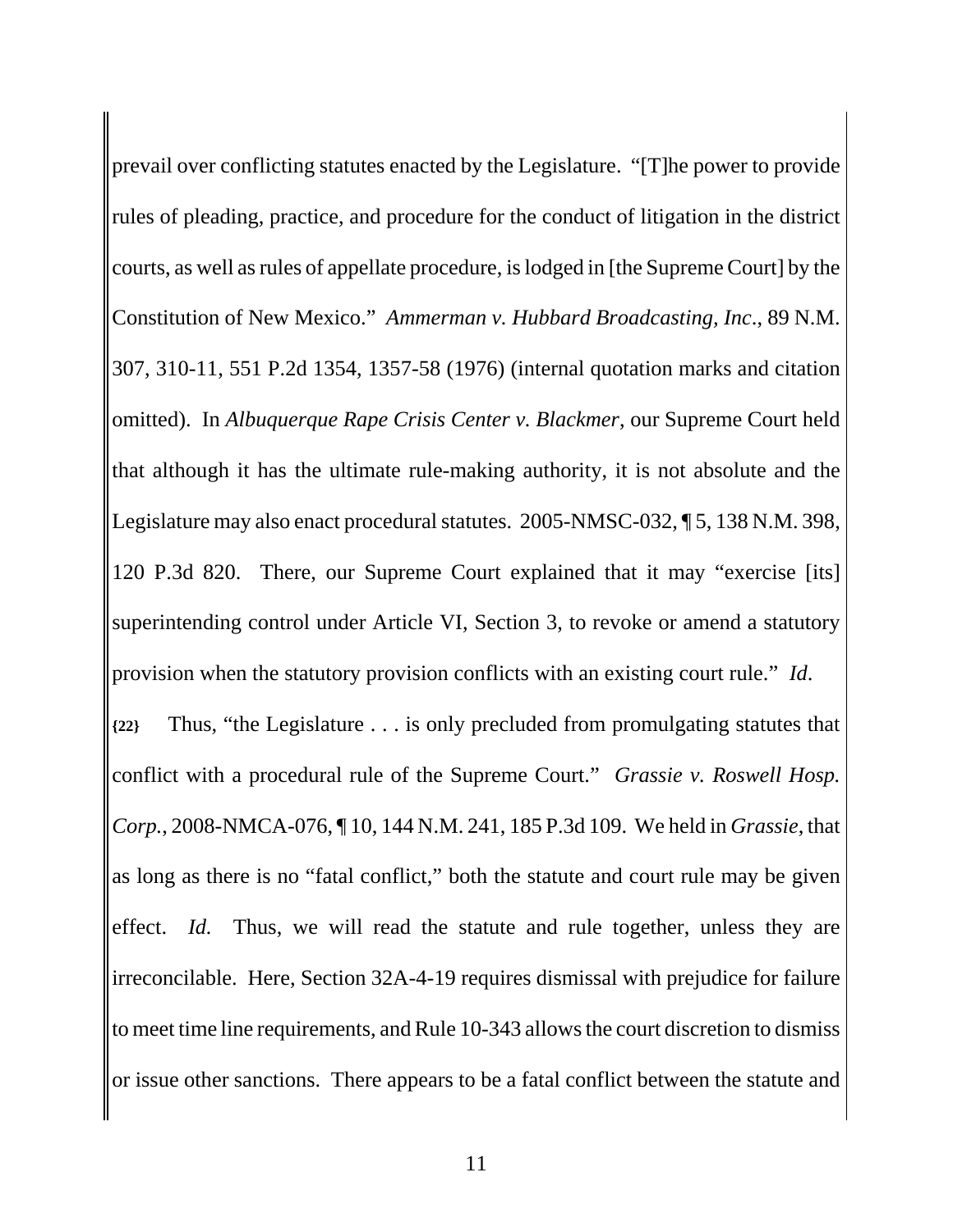the rule, as the remedy the rule provides is contrary to the statute's remedy. *Compare Grassie*, 2008-NMCA-076,  $\P$  11 (holding that the statute and a rule could be read together when the statute "simply expands upon the purpose of [the rule]"); *with Jones v. Harris News, Inc.*, 2010-NMCA-088, ¶ 13, 148 N.M. 612, 241 P.3d 613 (holding that when the rule was permissive on filing a bond, and the statute restricted its filing, the rule controlled). We resolve this conflict in favor of applying the rule.

#### **4. Application of the Amended Rule**

**{23}** Since prior to the adjudicatory hearing, Rule 10-343 replaced Rule 10-320's mandatory dismissal requirement with discretionary dismissal, Father's issue is whether there was an abuse of discretion in denying his motion to dismiss the petition. "An abuse of discretion occurs when a ruling is clearly contrary to the logical conclusions demanded by the facts and circumstances of the case." *Sims v. Sims*, 1996-NMSC-078, ¶ 65, 122 N.M. 618, 930 P.2d 153. "When there exist reasons both supporting and detracting from a [district] court decision, there is no abuse of discretion." *Talley v. Talley*, 115 N.M. 89, 92, 847 P.2d 323, 326 (Ct. App. 1993). Because of CYFD's disregard for the rules in this case, the district court had the difficult decision of whether to dismiss the abuse and neglect petition, prolonging the uncertainty of Angelina's adoption or foster-care status. After considering both Father's and CYFD's arguments, and the interests of Child involved, the district court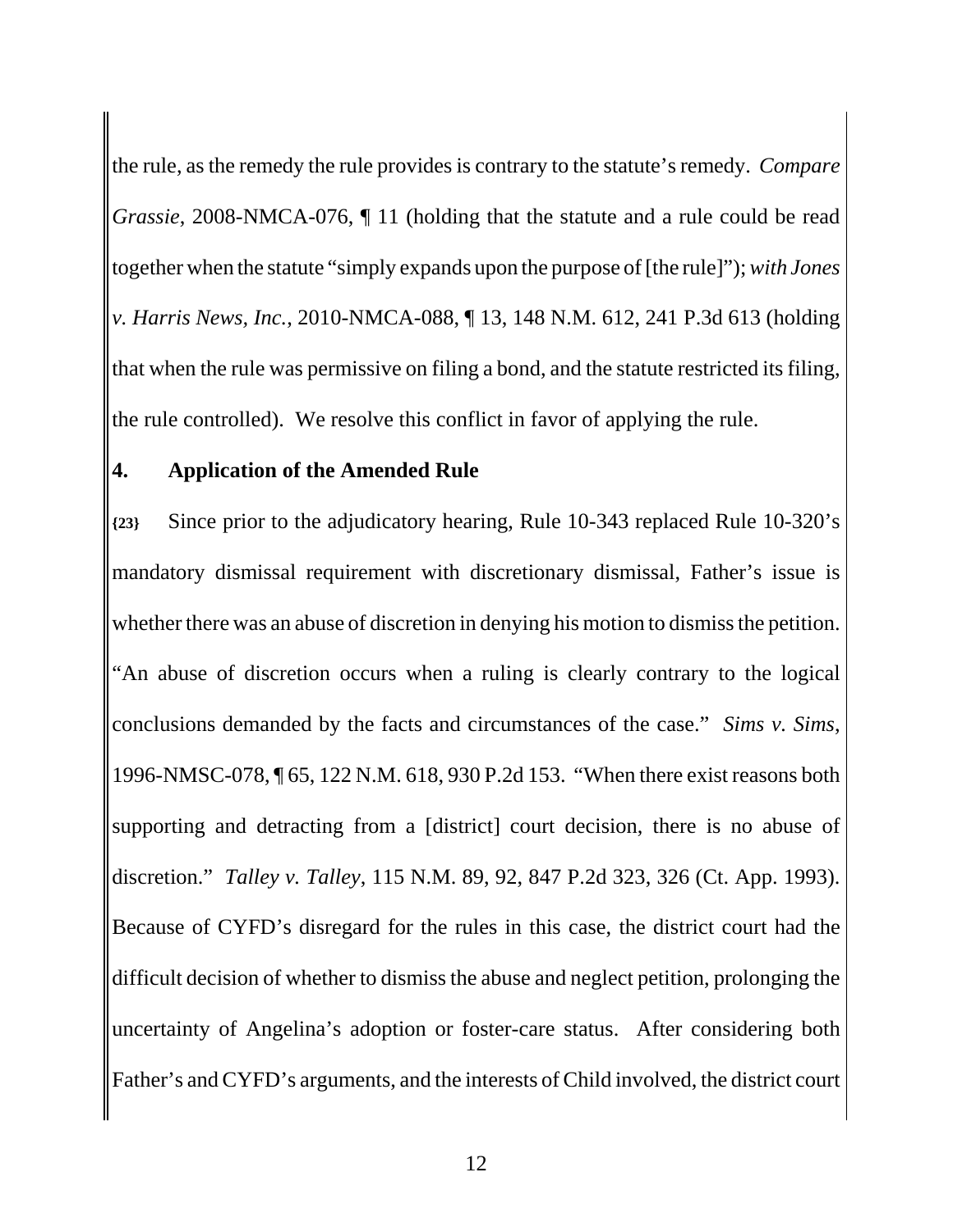chose not to dismiss the case. Although the district court did not articulate the reasons for its decision, we draw from the record that the court decided to proceed with the case in the interest of Angelina's safety and well being and to more quickly determine her custody status. As there are reasons both supporting and detracting from this decision, we hold the district court has not abused its discretion in this matter.

### **B. Sufficiency of Evidence to Support Termination of Parental Rights as to Both Arthur and Angelina**

**{24}** Father argues that there was insufficient evidence to support the district court's determination that Father abused or neglected Angelina, or that CYFD made active efforts to provide remedial services and rehabilitative programs as required by Indian Child Welfare Act (ICWA) with regard to the termination of parental rights to both Arthur and Angelina.

**{25}** To terminate a parent's rights to an Indian child, the district court must apply a higher standard of proof than the clear and convincing evidence standard traditionally applied in termination proceedings. Section 32A-4-29(I). The ICWA requires that, prior to termination of parental rights, there must be "a determination, supported by evidence beyond a reasonable doubt . . . that the continued custody of the child by the parent or Indian custodian is likely to result in serious emotional or physical damage to the child." 25 U.S.C.A. § 1912(f) (1978). Moreover, state law reiterates that "In any proceeding involving a child subject to the federal [ICWA] of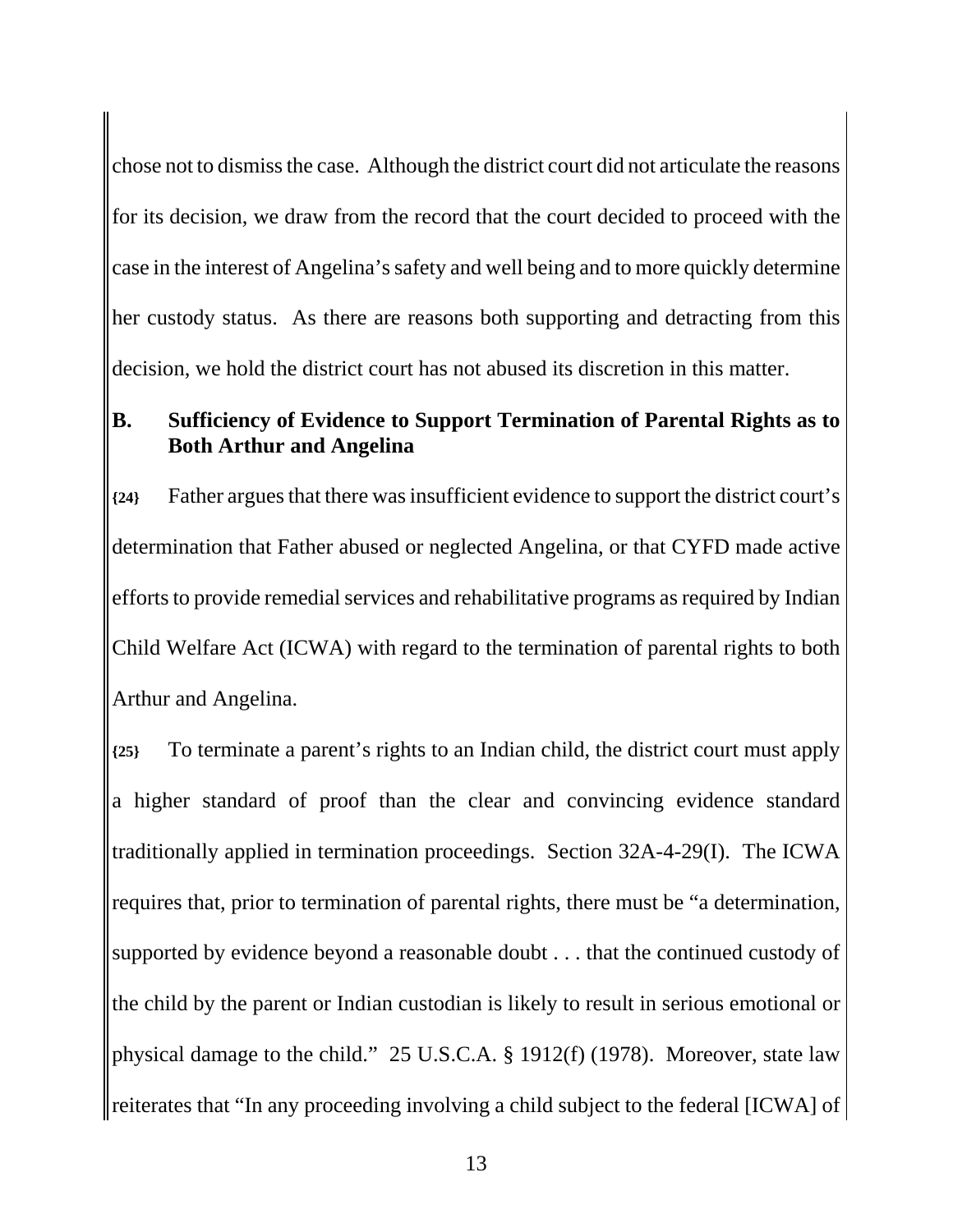1978, the grounds for any attempted termination shall be proved beyond a reasonable doubt." Section 32A-4-29(I).

**{26}** The district court applied this standard to the grounds for termination due to abuse and neglect, as provided by NMSA 1978, Section 32A-4-28 (2005). The court found, in accordance with Section 32A-4-28(B)(2), that (1) Arthur and Angelina were neglected or abused as defined in the Abuse and Neglect Act; (2) the conditions and causes of the neglect and abuse were unlikely to change in the foreseeable future, despite reasonable efforts by CYFD to assist Mother and Father; and (3) CYFD made reasonable efforts to assist Father and Mother in adjusting to the conditions that have rendered them unable to properly care for Children. In compliance with ICWA's requirements under 25 U.S.C.A. Section 1912(d), the district court also found beyond a reasonable doubt that CYFD made *active* efforts to provide remedial services and rehabilitative programs designed to prevent the break up of the family and that these efforts have been proved unsuccessful.

**{27}** In addressing Father's contentions, we review for sufficient evidence of abuse and neglect, and for sufficient evidence of active efforts to satisfy the beyond a reasonable doubt standard. To meet the beyond a reasonable doubt standard, "the evidence and inferences drawn from that evidence must be sufficiently compelling so that a hypothetical reasonable factfinder could have reached a subjective state of near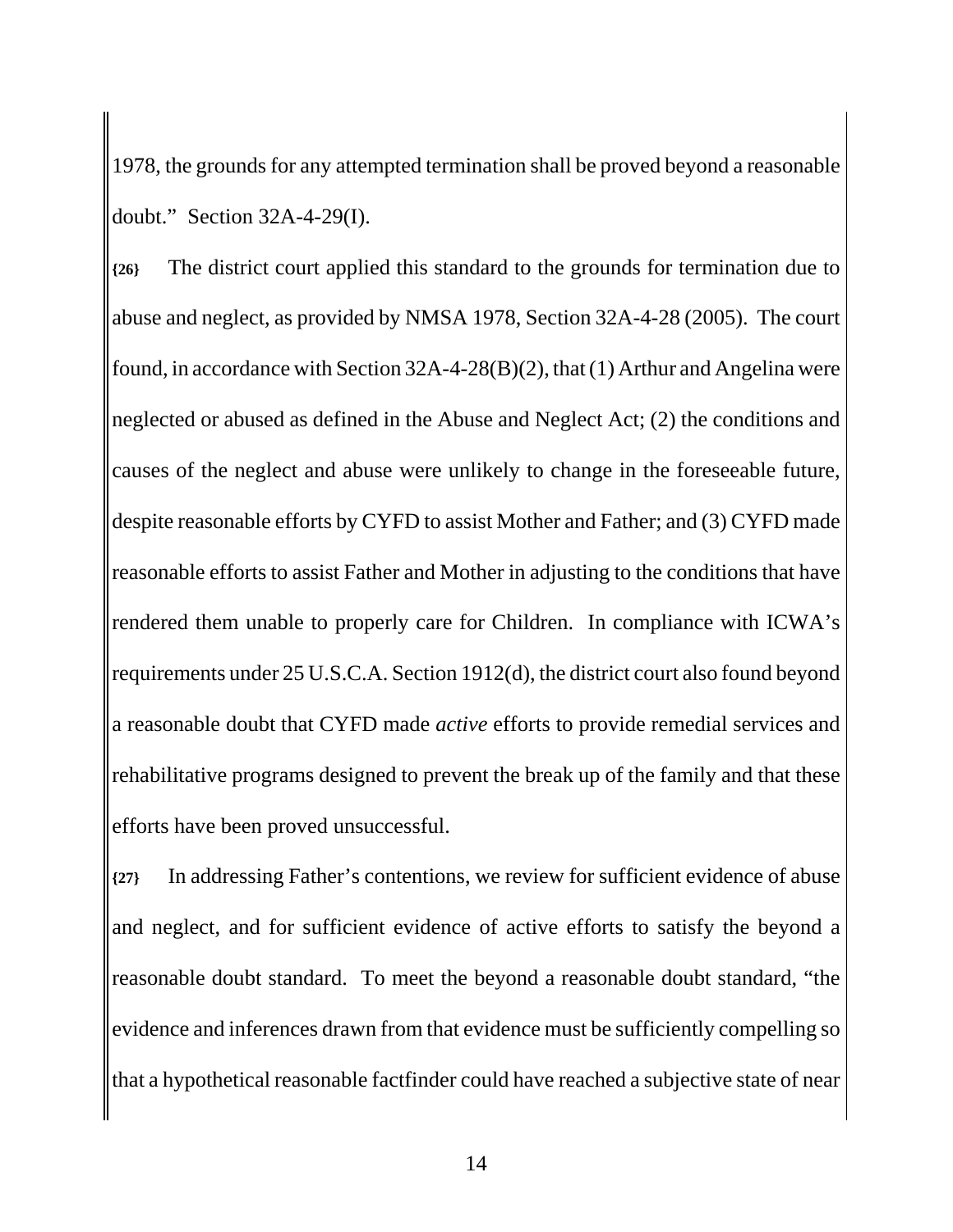certitude" about its conclusion. *State v. Maes*, 2007-NMCA-089, ¶ 12, 142 N.M. 276, 164 P.3d 975 (internal quotation marks and citation omitted). "In accordance with the standard of review, when considering a claim of insufficiency of the evidence, the appellate court resolves all disputes of facts in favor of the successful party and indulges all reasonable inferences in support of the prevailing party." *Las Cruces Prof'l Fire Fighters v. City of Las Cruces*, 1997-NMCA-044, ¶ 12, 123 N.M. 329, 940 P.2d 177; *see State v. Riley*, 2010-NMSC-005, ¶ 12, 147 N.M. 557, 226 P.3d 656 (noting that in criminal cases where the standard is beyond a reasonable doubt, an appellate court also reviews the evidence in the light most favorable to the verdict reached by the lower court).

#### **1. Abuse and Neglect**

**{28}** Father contends there was insufficient evidence to support the district court's determination that Father abused and neglected Angelina. Father argues that testimony regarding three domestic violence incidents and Father's failure to comply with the court-ordered treatment plan were the only evidence offered against him and were insufficient to prove abuse and neglect. NMSA 1978, Section 32A-4-2(B)(1) (1999) (amended 2009) of the Abuse and Neglect Act (the Act) defines "abused child" to include a child "who has suffered or who is at risk of suffering serious harm because of the action or inaction of the child's parent, guardian[,] or custodian." The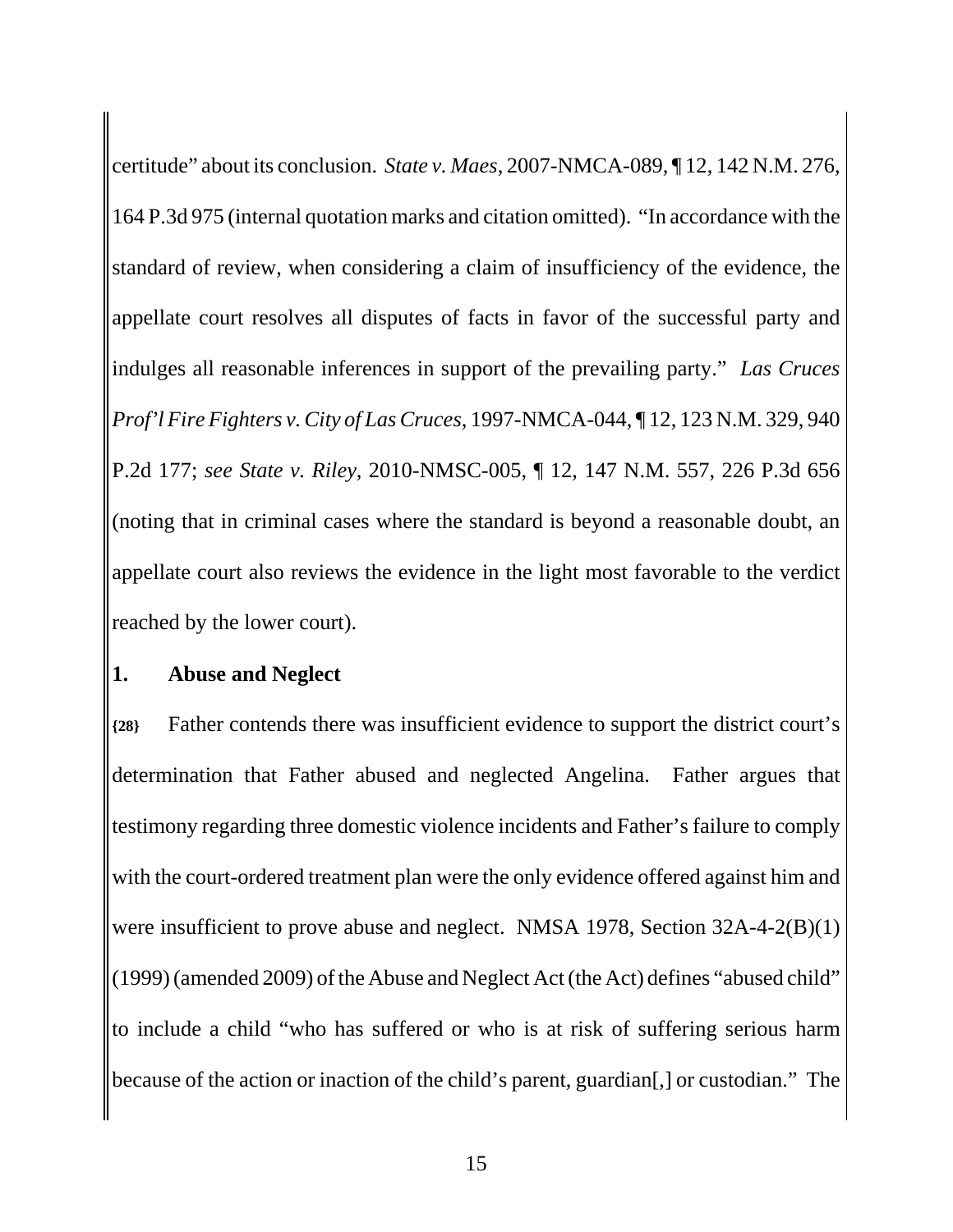Act also considers abuse to happen when a "parent, guardian[,] or custodian has knowingly, intentionally[,] or negligently placed the child in a situation that may endanger the child's life or health." Section 32A-4-2(B)(4). The Act defines "neglected" to include a child lacking "proper parental care and control or subsistence, education, medical[,] or other care or control necessary for the child's well-being because of the faults or habits of the child's parent . . . or the failure or refusal of the parent." Section  $32A-4-2(E)(2)$ .

**{29}** Arthur's abuse and neglect is not at issue in this appeal, but it is of relevance to the adjudication of Angelina's abuse and neglect, which we are evaluating. As a preliminary matter, we hold that Father's abuse and neglect of Arthur was proved beyond a reasonable doubt. The history of violence is persuasive, and Father pled no contest to the abuse and neglect of Arthur. We conclude that the evidence presented and the court's reliance on the no contest plea was sufficient to establish that Arthur was abused and neglected beyond a reasonable doubt.

**{30}** Therefore, we now turn to the evidence presented to prove Angelina's abuse and neglect by Father. The evidence the district court relied on in making its determination was largely the past abuse of Arthur and the reoccurring domestic violence that often involved drug use by Father and that happened while Angelina was in utero.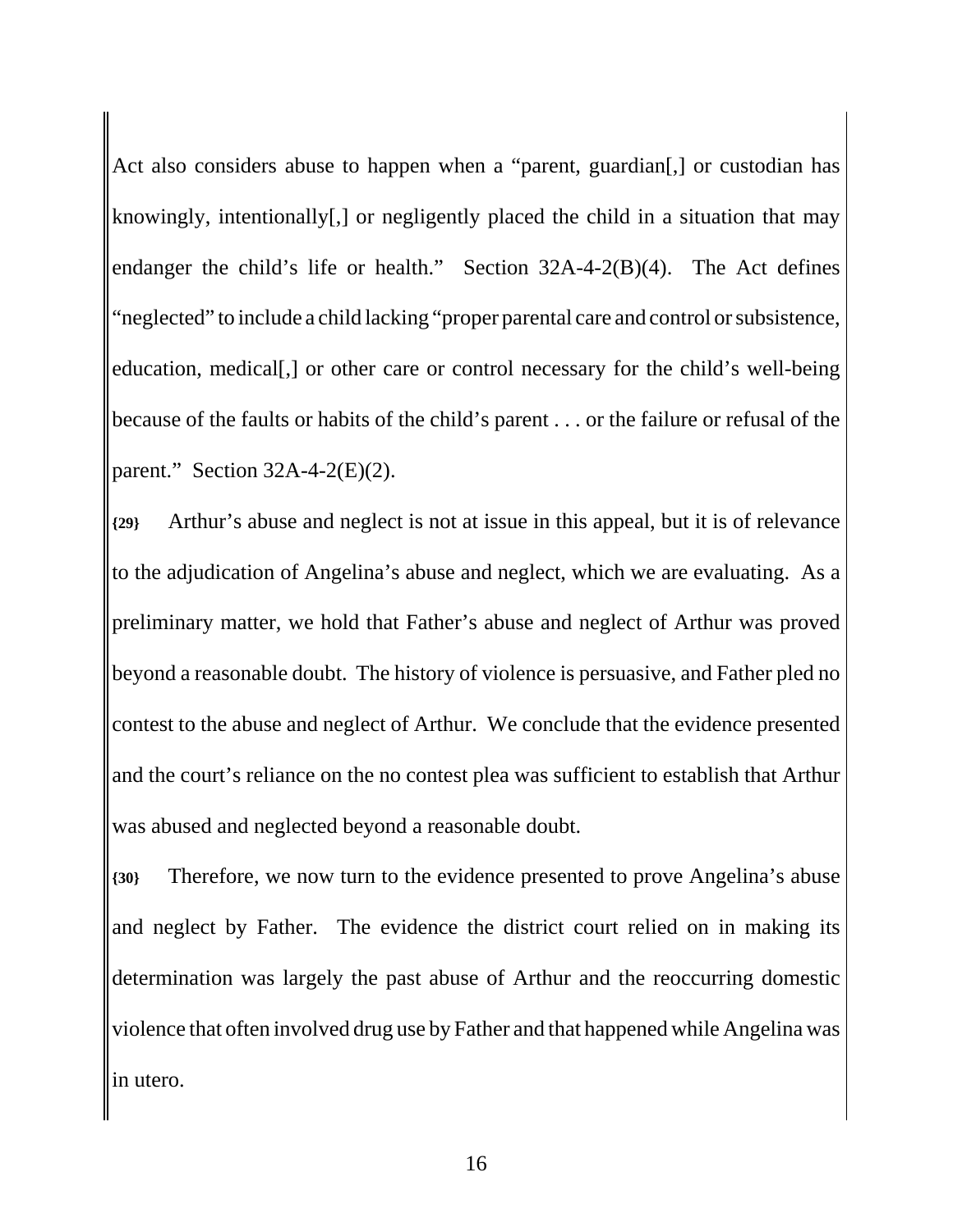**{31}** We first address the issue of the district court relying on Arthur's abuse and neglect to find abuse and neglect of Angelina. This Court has held that, "While abuse of a sibling may be insufficient to justify terminating parental rights, it is evidence that should be considered in determining whether a child has been placed in danger." *In re I.N.M.*, 105 N.M. 664, 668, 735 P.2d 1170, 1174 (Ct. App. 1987); *see State ex rel. Children, Youth & Families Dep't v. Shawna C.*, 2005-NMCA-066, ¶ 26, 137 N.M. 687, 114 P.3d 367 (noting that past harm to other children is relevant to determining the abuse and neglect of a different child). In *In re I.N.M.*, this Court found that a sibling's serious injuries combined with testimony about the parents physical abuse of a sibling "support[ed] the [district] court's finding that the parents have placed [the child] in situations that could have endangered his [or her] life or health." 105 N.M. at 669, 735 P.2d at 1175. As we explained, "Under our statutes, it is not necessary to wait until a child has been injured, since knowingly, intentionally, or negligently placing a child in danger constitutes abuse . . . and is a ground for terminating parental rights." *Id*. Combined with the testimony regarding parental abuse and neglect of the sibling, there was sufficient evidence of the child's abuse based upon the abuse of the sibling. *Id*.

**{32}** Similarly, in *State ex rel. Children, Youth and Families Department v. David F., Sr.*, we found that even though the child was "taken into CYFD custody at the time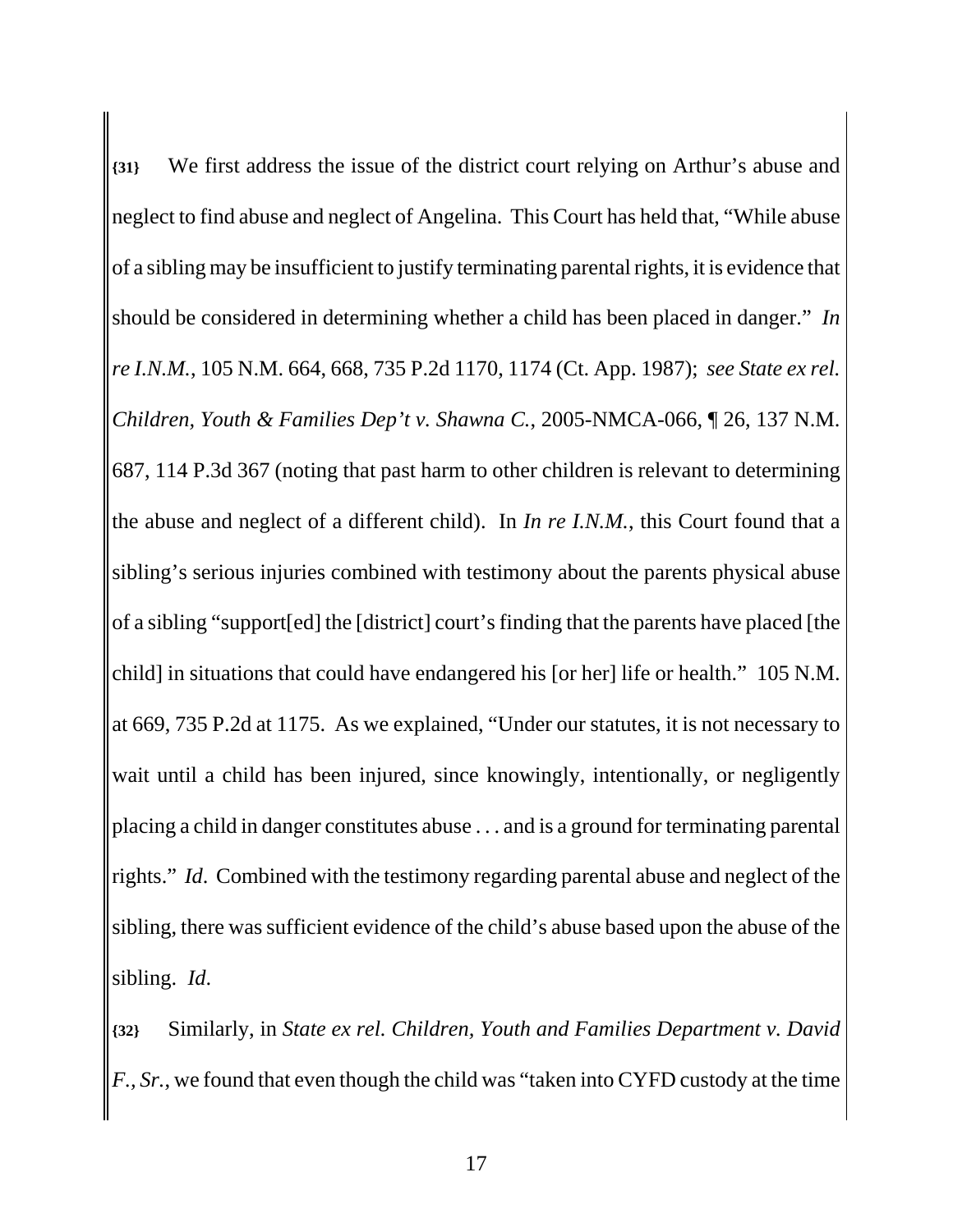of birth, and was therefore never in [the p]arents' care, the court could rely on evidence of neglect or abuse to the other children as a factor in determining whether parental rights to [the child] should be terminated." 1996-NMCA-018, ¶ 36, 121 N.M. 341, 911 P.2d 235.

**{33}** In this case, the evidence showed that during a domestic violence incident between Mother and Father, Arthur received a skull fracture. Subsequently, Father pled no contest to the abuse and neglect of Arthur and Richard. Additionally, the district court found that "The conditions and causes of [Arthur and Angelina] coming into the custody of [CYFD] were a history of domestic violence and alcohol abuse by Mother and Father and physical abuse of . . . Richard . . . and Arthur . . . by Father." Furthermore, Father complained visitation was boring, and Father was controlling, bossy, and condescending to Richard during visitation. When his anger flared, Father cursed at a CYFD worker in front of Children. The district court also found that Father was not capable of caring for Children in a stable and safe environment. Taken together, this evidence supports a finding that Father endangered Angelina, placing her at risk of suffering serious harm, like the injury suffered by her brother. Thus, we hold that the court validly relied on the past physical abuse of Angelina's sibling, at least in part, to find sufficient evidence of abuse and neglect of Angelina.

**{34}** Second, we examine the district court's reliance on the domestic violence as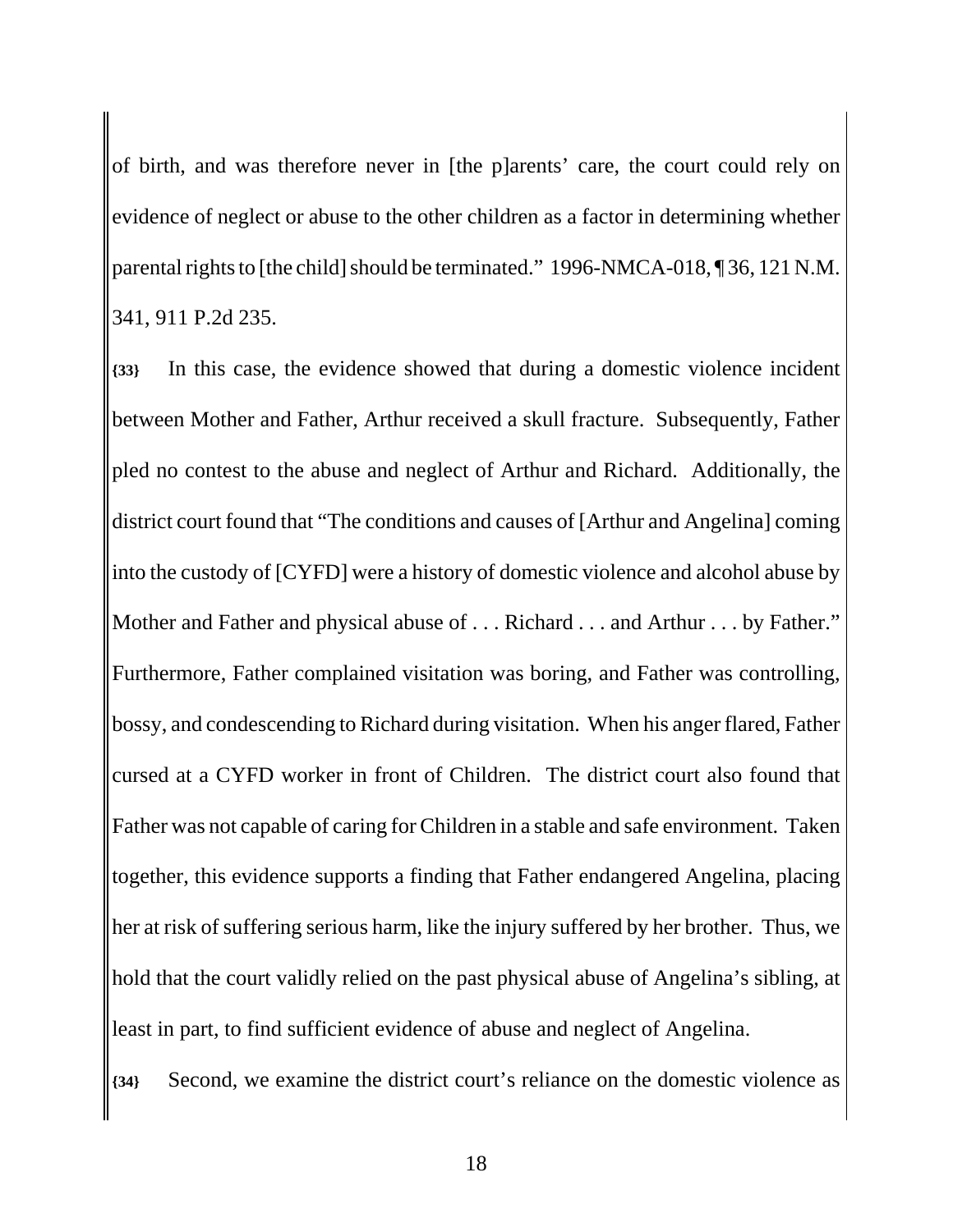grounds for termination. We have found that "Evidence of past domestic violence can be relevant in an action for neglect when the abused parent fails to recognize the harm the violence causes the children or refuses to get help in ending the situation." *In re Guardianship of Ashleigh R.*, 2002-NMCA-103, ¶ 21, 132 N.M. 772, 55 P.3d 984. Moreover, failure to avoid domestic violence, when it is an essential part of the parent's treatment plan, contributes to a finding of neglect. Even non-abuser parents, who are the victims of domestic violence, can be obligated by the court to avoid domestic violence. In *State ex rel. Children, Youth and Families Department v. Vanessa C.*, we upheld a finding of abuse and neglect when the district court "found that [the m]other had failed to comply with several key elements of her treatment plan, including her need to avoid drugs, domestic violence, and other criminal involvement[, and] determined that [the m]other's failure to comply with the treatment plan caused her to neglect [her children]." 2000-NMCA-025, ¶ 26, 128 N.M. 701, 997 P.2d 833.

**{35}** In this case, Father is the abuser and repeatedly committed domestic violence after the district court imposed a treatment plan that included programs and counseling to prevent domestic violence. His treatment plan included substance abuse treatment, drug testing, a program for parenting skills, and mental health and family relations assessment and counseling. Despite the removal of Children after the November 2007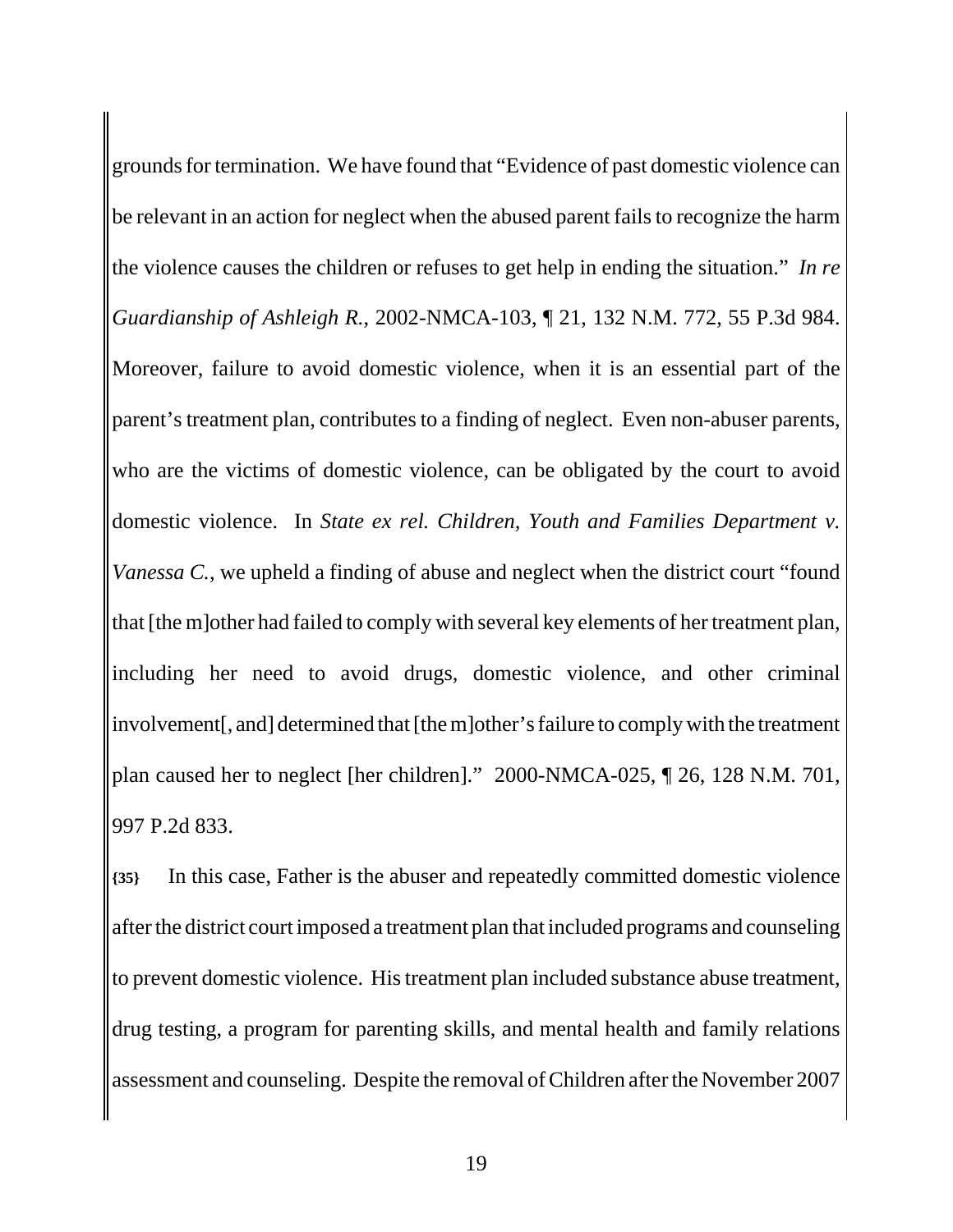incident, Father continued to engage in domestic violence while Mother was pregnant with Angelina. These incidents were often accompanied by Father's use of alcohol or drugs. CYFD introduced evidence of three other domestic violence incidents that occurred in 2008.

**{36}** "Gallup Police Officer Cindy Romancito testified that on May 15, 2008, she was dispatched to Mother's and Father's residence as a result of a domestic violence incident between them." At the time, Mother was four months pregnant with Angelina, and Mother said that Father had kicked her in the stomach and slapped her face. Mother was hospitalized for observation after complaining of stomach pains, and Father was arrested for battery on a household member. Additionally, the officer said that Father smelled of marijuana.

**{37}** Another domestic violence incident occurred on August 1, 2008, testified to by Deputy Sheriff Monte Yazzie. The deputy sheriff was dispatched to Mother and Father's residence regarding a 911 call hangup. Mother told the deputy sheriff that Father had been drinking and pushed Mother several times. The deputy sheriff testified that Father smelled of alcohol. Again, Father was arrested for battery upon a household member.

**{38}** Lastly, Gallup Police Officer Ronald Howard testified that he was dispatched to Mother and Father's residence on October 2, 2008, in response to a report of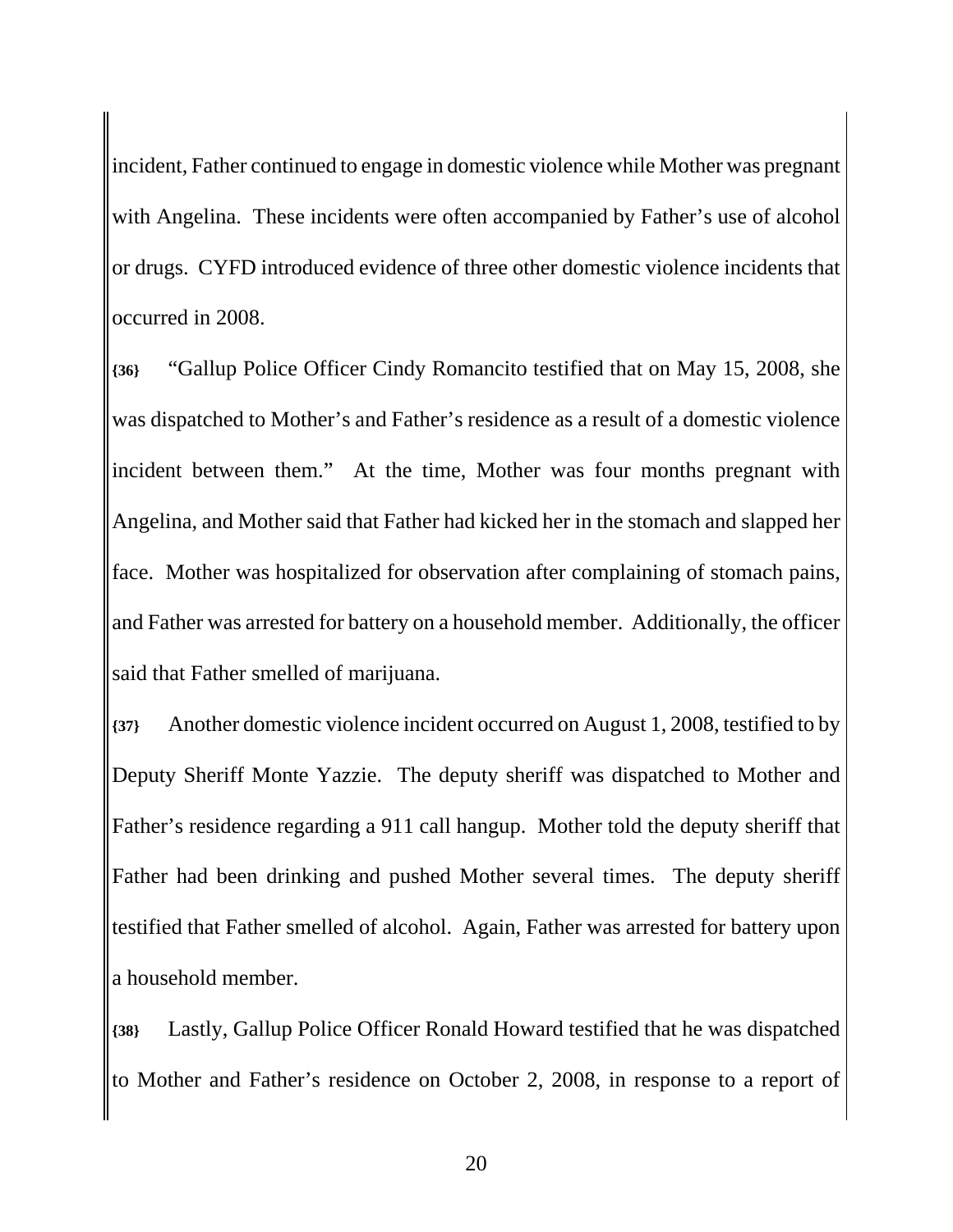domestic violence. Upon arriving at the residence, he heard a female inside crying and saying, "Please stop, don't hurt me." The officer attempted to enter and Father fled the residence. Mother told the officer that she was thirty-seven weeks pregnant and that Father was angry with Mother because he thought she was cheating on him. When Mother attempted to leave the residence, Father pulled her hair, hitting her head into the floor and the wall, and punched her body and stomach area. Additionally, Father prevented Mother from calling the police. Mother was taken to the hospital for observation because she could not feel her fetus anymore. Father was arrested for battery against a household member, false imprisonment, assault against a household member, interference with communications, and resisting, evading, and obstructing a police officer.

**{39}** Father repeatedly and knowingly placed Mother and his unborn child in serious danger by engaging in domestic violence and battering Mother. Father's actions demonstrate that he fails to recognize the harm the violence causes Children. We hold that this evidence was compelling enough for the district court to find that Father's abuse of Mother rendered him incapable of providing proper parental care and control for Angelina. We conclude that Father's failure to follow his treatment plan, that included drug testing, drug counseling, and counseling to improve his family relations and parenting skills, also contributed to his neglect of Angelina, similar to our holding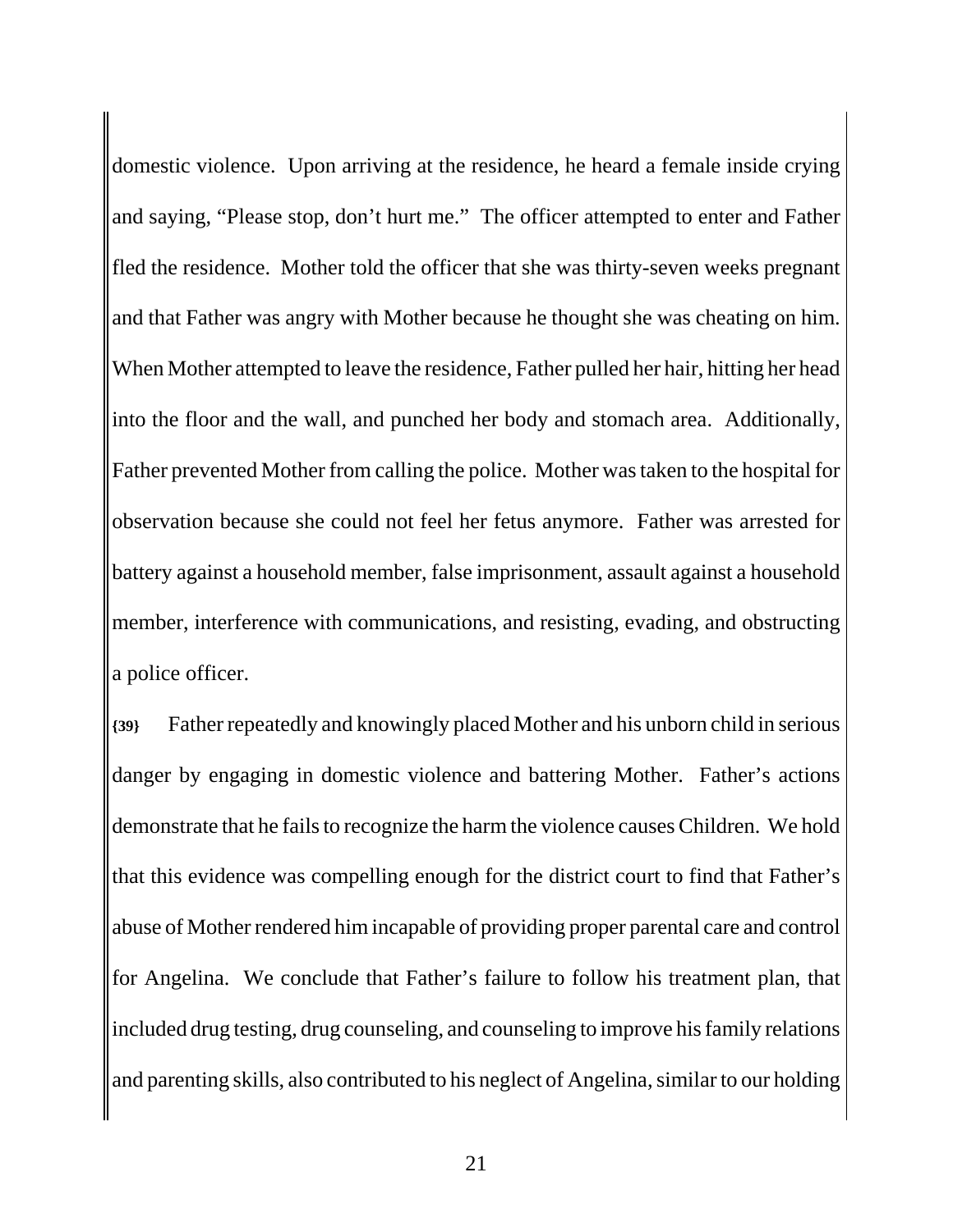in *Vanessa C*., 2000-NMCA-025, ¶ 26.

**{40}** In conclusion, we hold that evidence of Father's physical abuse of Arthur that resulted in a skull fracture and Father's no contest plea to abuse and neglect; Father's violent behavior toward Mother while she was pregnant with Angelina; Father's several arrests for domestic violence; and Father's failure to comply with the treatment plan that addressed his substance abuse and domestic violence, were sufficient to establish Angelina was abused and neglected by Father.

#### **2. Active Efforts**

**{41}** Father argues that CYFD did not engage in active efforts to provide remedial services and rehabilitative programs to prevent the family's break up, as required by ICWA, 25 U.S.C. Section 1912(d). We note that Father has failed to preserve this issue for appeal. Although Mother contended that CYFD failed to make active efforts at the termination of parental rights (TPR) proceeding, Father only argued generally that the State did not meet its burden of beyond a reasonable doubt. Additionally, Father's findings of fact do not state that CYFD had failed to make active efforts and Father failed to object to the district court's finding of fact that CYFD had made "reasonable and active efforts to assist Mother and Father."

**{42}** Nonetheless, we address this issue because we have concluded in the past that "[a parent's] failure to expressly raise violations of ICWA at the adjudicatory hearing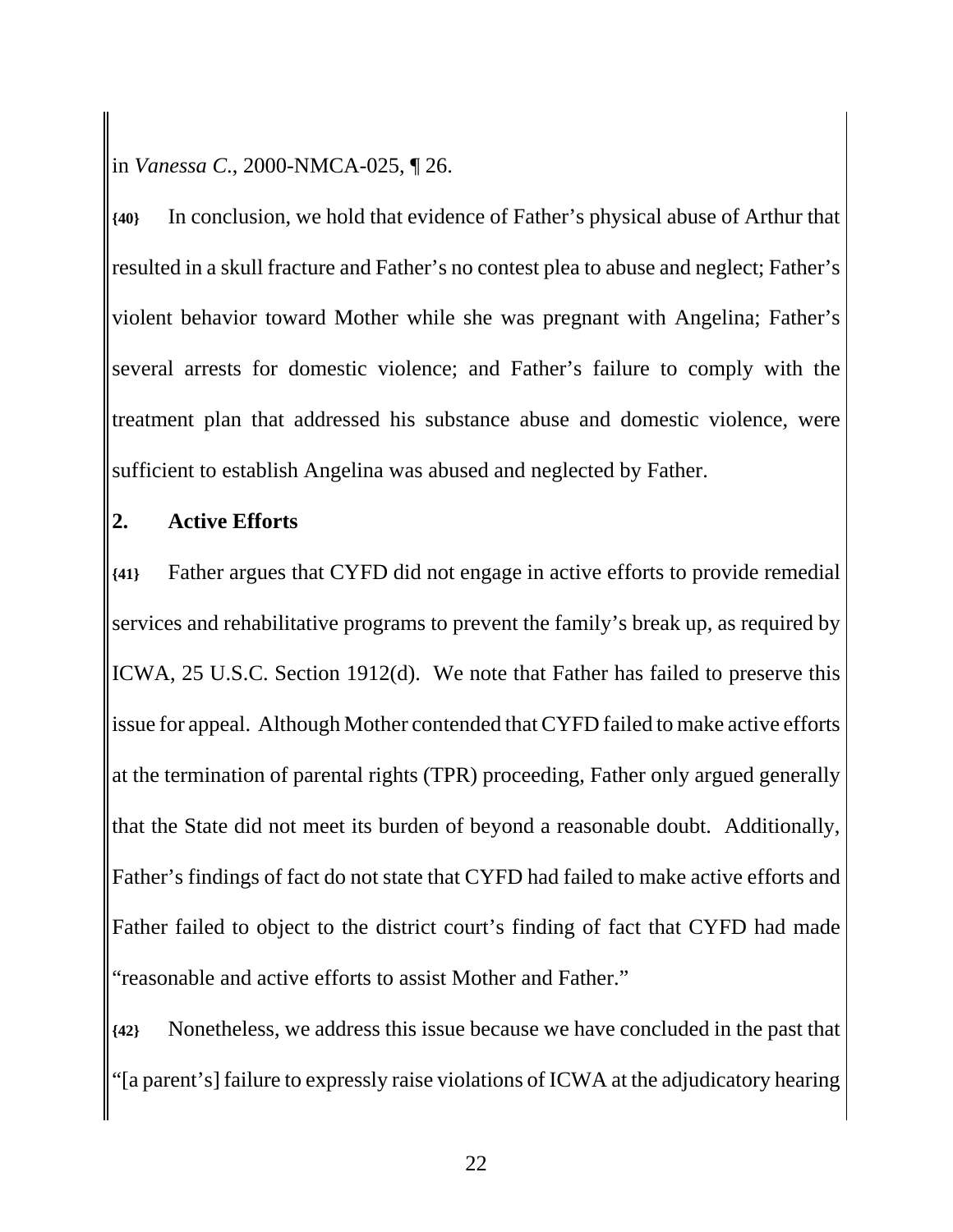does not prevent us from reviewing the record to determine if the district court fulfilled its obligation to abide by the requirements of ICWA." *State ex rel. Childen, Youth & Families Dep't v. Marlene C.*, 2009-NMCA-058, ¶ 9, 146 N.M. 588, 212 P.3d 1142, *cert. granted*, 2009-NMCERT-006 146 N.M. 734, 215 P.3d 43. Under 25 U.S.C. § 1914 (1978), a parent can challenge in any court of competent jurisdiction for violations of "Section 1912, which concerns the proof required to substantiate a termination of parental rights or a foster care placement." *Marlene C.*, 2009-NMCA-058, ¶ 9.

**{43}** We hold there was sufficient evidence for the district court to find beyond a reasonable doubt that CYFD engaged in active efforts to provide remedial services and rehabilitative programs.

**{44}** The district court made adequate findings, in its adopted findings of fact that CYFD engaged in active efforts to provide remedial services and rehabilitative programs to Father. The court found that the Permanency Planning Worker (Worker) referred "Father to [the] Early Learning for Success (ELFS) Program for parenting skills and information." The ELFS provider went to Father's home and other agreed upon places to provide his services but Father failed to show up for more than half of the scheduled appointments. Worker similarly "arranged supervised visitation for Father twice a week for two hours a session, [but] Father was a no show/no call for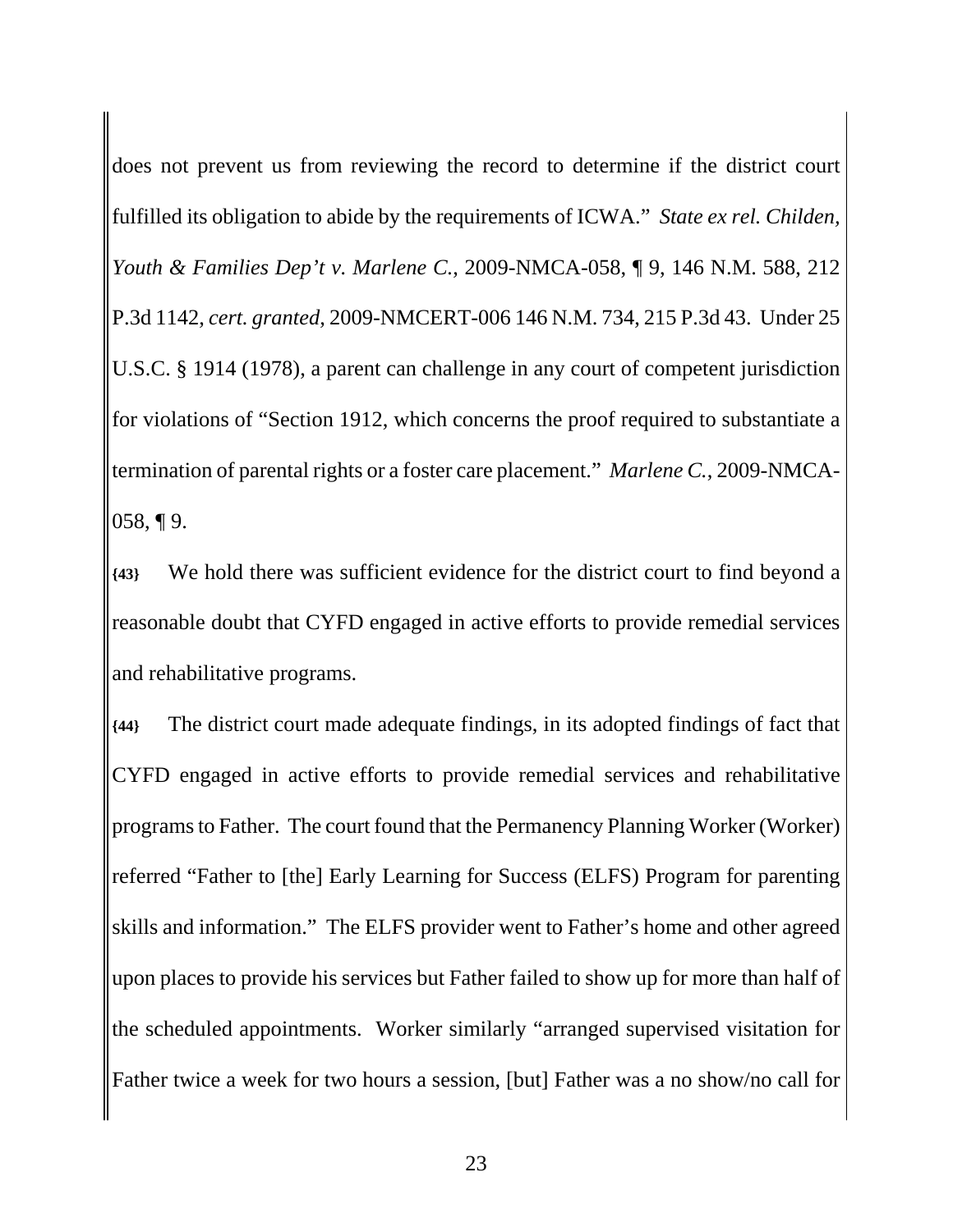more than half of the visits." The district court also found that "Worker would make efforts to contact Father by phone, by message phone, and by coming to his residence," but Worker was unsuccessful because Father failed to keep Worker informed of his whereabouts. In addition, Worker referred Father to a drug and alcohol assessment program but Father never attended outpatient substance abuse treatment. Worker referred Father for a mental health and family relations assessment by Connections, a counseling and treatment facility, but Father never submitted to the assessment. Although Father attended two counseling sessions through Connections, he was discharged for lack of participation after missing two sessions. CYFD also provided Father with bus transportation for his appointments and offered to pick Father up at his residence if a CYFD employee was available to drive him to his appointments. Lastly, Father did not appear at the TPR hearing on October 13, 2009, and thus he did not offer testimony about any services he did not receive from or that were not pursued or monitored by CYFD in its efforts to assist him.

**{45}** The record indicates that CYFD repeatedly and persistently made active efforts to provide the services and rehabilitative programs to prevent the family's break up. Father sporadically engaged in the provided services and programs, demonstrating his capability but unwillingness to participate in the remedial and rehabilitative programs and services provided by CYFD. Based on these findings of fact and evidence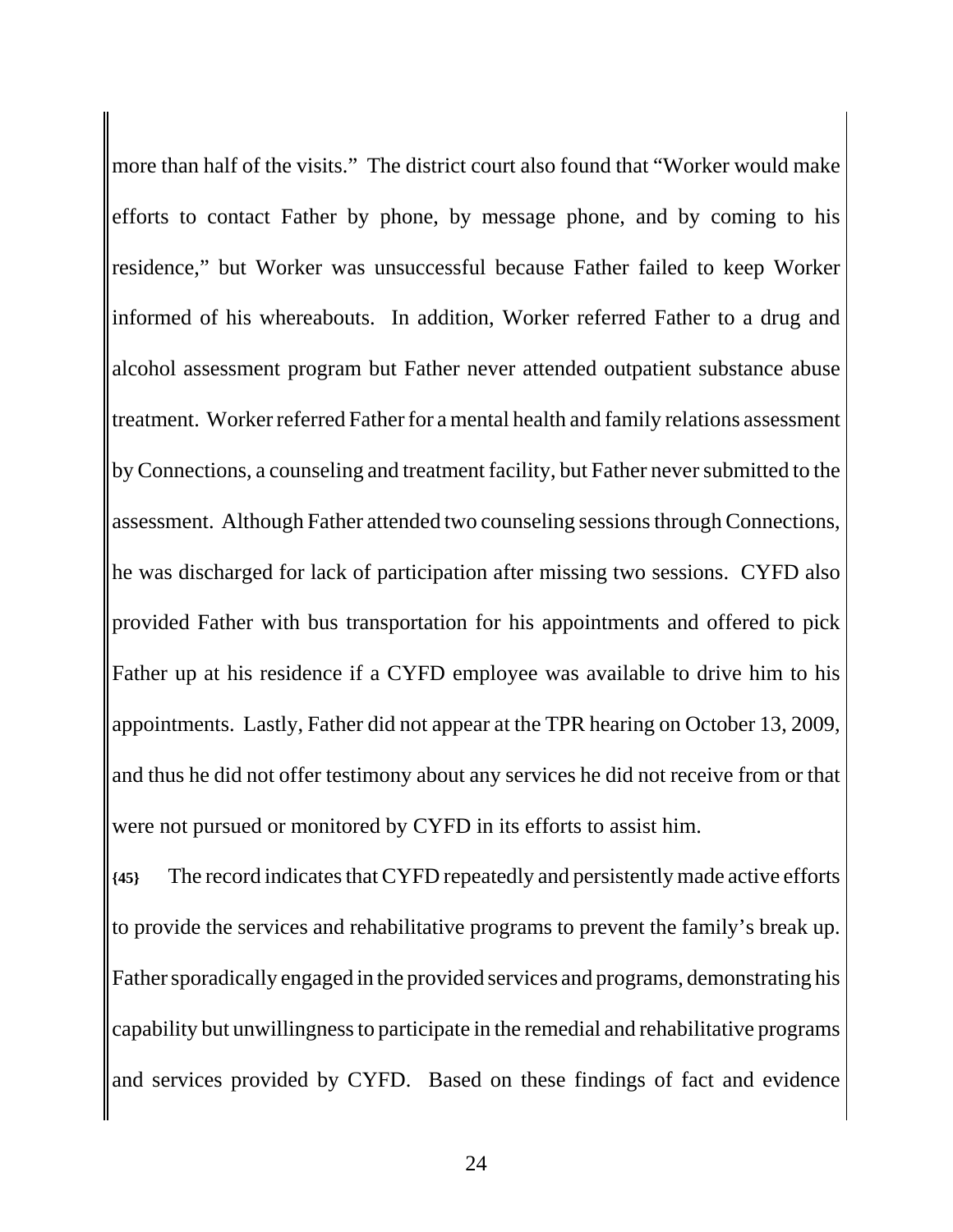presented at trial, we hold that the district court had sufficient evidence to find beyond a reasonable doubt that CYFD made active efforts.

### **C. Termination Hearing Time Line and Placement With Extended Family Members**

**{46}** Father also argues that the termination hearing was not held within the required time line, and that the district court erred in not addressing whether CYFD had an obligation to suspend the TPR proceedings and consider placement of Children with extended family members. However, Father has not briefed these issues. "We assume where arguments in briefs are unsupported by cited authority, counsel after diligent search, was unable to find any supporting authority. We therefore will not do this research for counsel." *In re Adoption of Doe*, 100 N.M. 764, 765, 676 P.2d 1329, 1330 (1984). Furthermore, an appellate court should not reach issues that the parties have failed to raise in their briefs. *See In re Doe*, 98 N.M. 540, 541, 650 P.2d 824, 825 (1982). Thus, we do not consider these issues.

# **CONCLUSION**

**{47}** We conclude that the district court properly denied Father's motion to dismiss based on its application of Rule 10-343. Additionally, we find there was sufficient